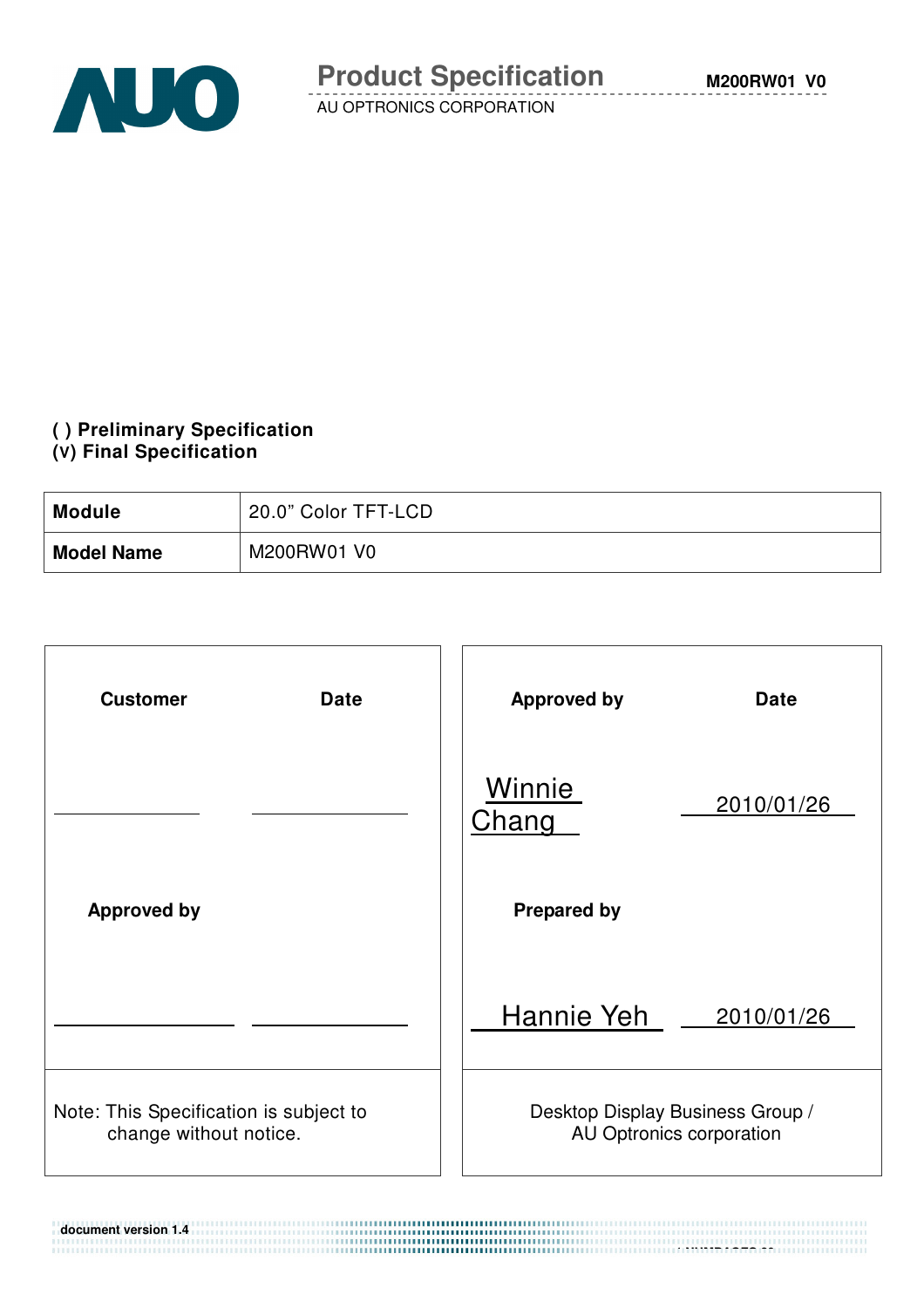

# **Contents**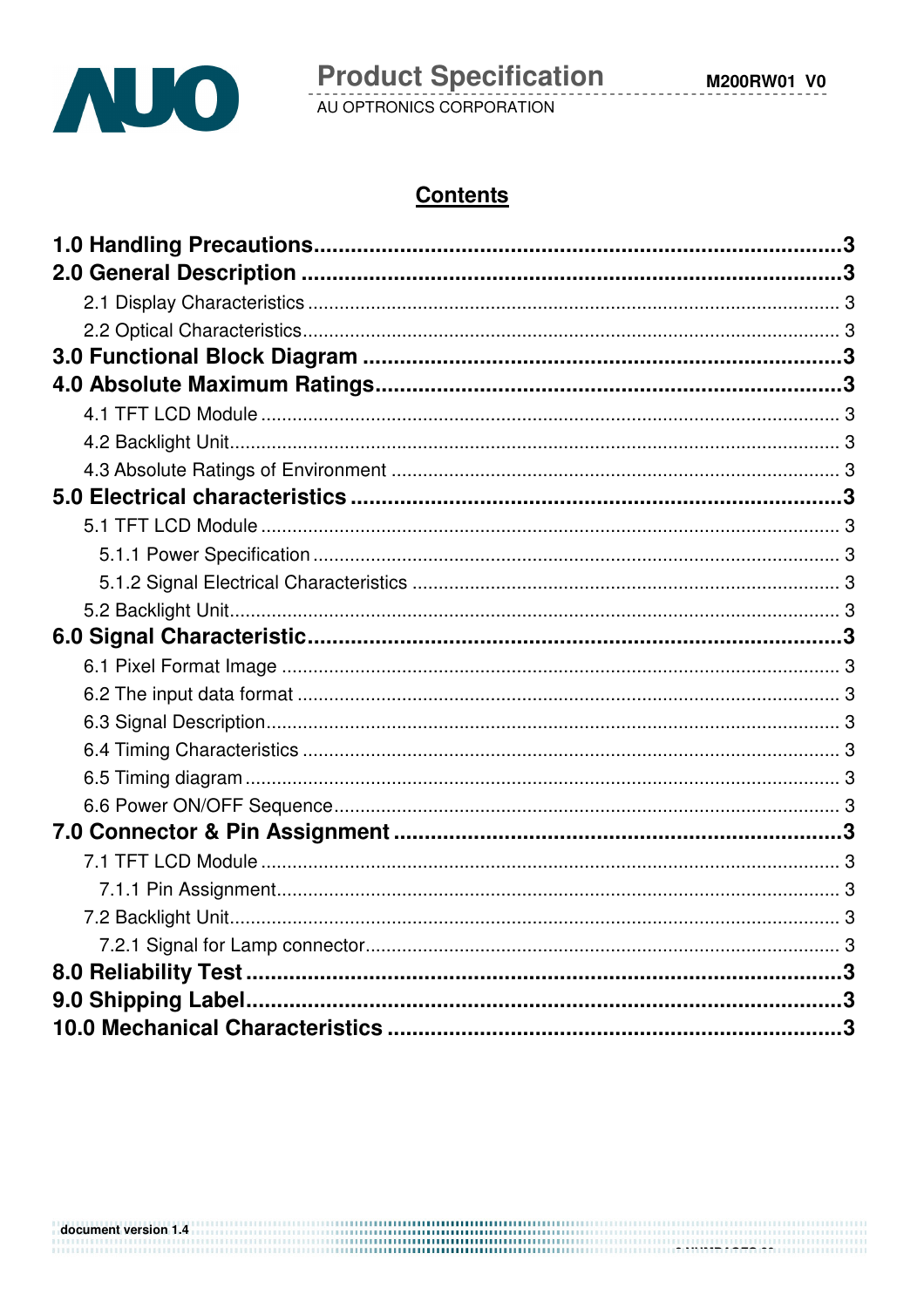

**document version 1.4** 

**M200RW01 V0**

AU OPTRONICS CORPORATION

# **Record of Revision**

| <b>Version</b><br>and Date | Page | Old description                                          |                |       |                        | <b>New Description</b> | Remark                                                                                                                                                                                                                                                                         |                |                |                |                                                 |
|----------------------------|------|----------------------------------------------------------|----------------|-------|------------------------|------------------------|--------------------------------------------------------------------------------------------------------------------------------------------------------------------------------------------------------------------------------------------------------------------------------|----------------|----------------|----------------|-------------------------------------------------|
| 0.1<br>2009/02/0<br>9      | All  | <b>First Edition for Customer</b>                        |                |       |                        |                        | N/A                                                                                                                                                                                                                                                                            |                |                |                |                                                 |
| 1.0<br>2009/09/1<br>1      | All  | <b>Preliminary Specification</b><br>Version 0.1          |                |       |                        |                        | Final specification<br>Version 1.0                                                                                                                                                                                                                                             |                |                |                |                                                 |
| 1.1<br>2009/09/2<br>4      | 5    | Power Consumption: 15W(Typ)                              |                |       |                        |                        | Power Consumption: 15.8W(Typ)                                                                                                                                                                                                                                                  |                |                |                |                                                 |
| 1.1<br>2009/09/2<br>4      | 12   | IDD: 0.85A(typ.), 1A(max.)<br>PDD: 4.25W(typ.), 5W(max.) |                |       |                        |                        | IDD: 1A(typ.), 1.18A(max.)<br>PDD: 5W(typ.), 5.9W(max.)                                                                                                                                                                                                                        |                |                |                |                                                 |
| 1.2<br>2009/09/2<br>4      | 12   | VDDrp max = 300                                          |                |       |                        |                        | VDDrp max =500                                                                                                                                                                                                                                                                 |                |                |                |                                                 |
|                            | 13   | VTH<br> VID <br>VTL<br>VICM<br>VSS                       |                |       |                        |                        | Single-End<br>LVDS VIN N<br>VTH<br>$V$ V <sub>TL</sub><br>$ V_D $<br>LVDS VIN P<br><b>V</b> <sub>CM</sub><br><b>GND</b><br>Differential Signal<br>$\int_{1}^{\Lambda}  V_{1D} $<br>$V_{TH}$<br>0V ---<br>$\overline{v_{\uparrow\!\iota}}\downarrow$<br>$\int_{1}^{T}  V_{1D} $ |                |                |                | Update<br><b>LVDS</b><br>signal<br>diagram      |
| 1.3<br>2010/01/0<br>4      | 6    | Blue $y = 1.37$ (max.)                                   |                |       |                        |                        | Blue $y = 0.117$ (max.)                                                                                                                                                                                                                                                        |                |                |                |                                                 |
|                            | 10   | I/F PCB Interface: FI-XB30SSL-HF15                       |                |       |                        |                        | I/F PCB Interface:<br>FI-XB30SSL-HF15/MSBKT2407P30HB                                                                                                                                                                                                                           |                |                |                | Add 2 <sup>nd</sup><br><b>LVDS</b><br>connector |
|                            | 21   | Manufacturer: JAE<br>Type Part Number: FI-XB30SSL-HF15   |                |       |                        |                        | Manufacturer: JAE/STM<br>Type Part Number: FI-XB30SSL-HF15/<br>MSBKT2407P30HB                                                                                                                                                                                                  |                |                |                | Add 2nd<br><b>LVDS</b><br>connector             |
|                            |      |                                                          | Red x<br>Red y | 0.627 | 0.657                  | 0.687                  | Red x                                                                                                                                                                                                                                                                          | 0.620          | 0.650          | 0.680          |                                                 |
| 1.4                        |      | Color                                                    | Green          | 0.300 | 0.330                  | 0.360                  | Red y<br>Green x                                                                                                                                                                                                                                                               | 0.307          | 0.337          | 0.367          |                                                 |
| 2010/01/2                  | 6    | Chromaticity<br>Coordinates                              | X<br>Green     | 0.258 | 0.288                  | 0.318                  | Green y                                                                                                                                                                                                                                                                        | 0.259<br>0.580 | 0.289<br>0.610 | 0.319<br>0.640 |                                                 |
| 6                          |      | (CIE)                                                    | ۷<br>Blue x    | 0.565 | 0.595                  | 0.625                  | Blue x                                                                                                                                                                                                                                                                         | 0.116          | 0.146          | 0.176          |                                                 |
|                            |      |                                                          | Blue y         | 0.057 | 0.110   0.140<br>0.087 | 0.170<br>0.117         | Blue y                                                                                                                                                                                                                                                                         | 0.037          | 0.067          | 0.097          |                                                 |
|                            |      |                                                          |                |       |                        |                        |                                                                                                                                                                                                                                                                                |                |                |                |                                                 |

 **3 NUMPAGES 29**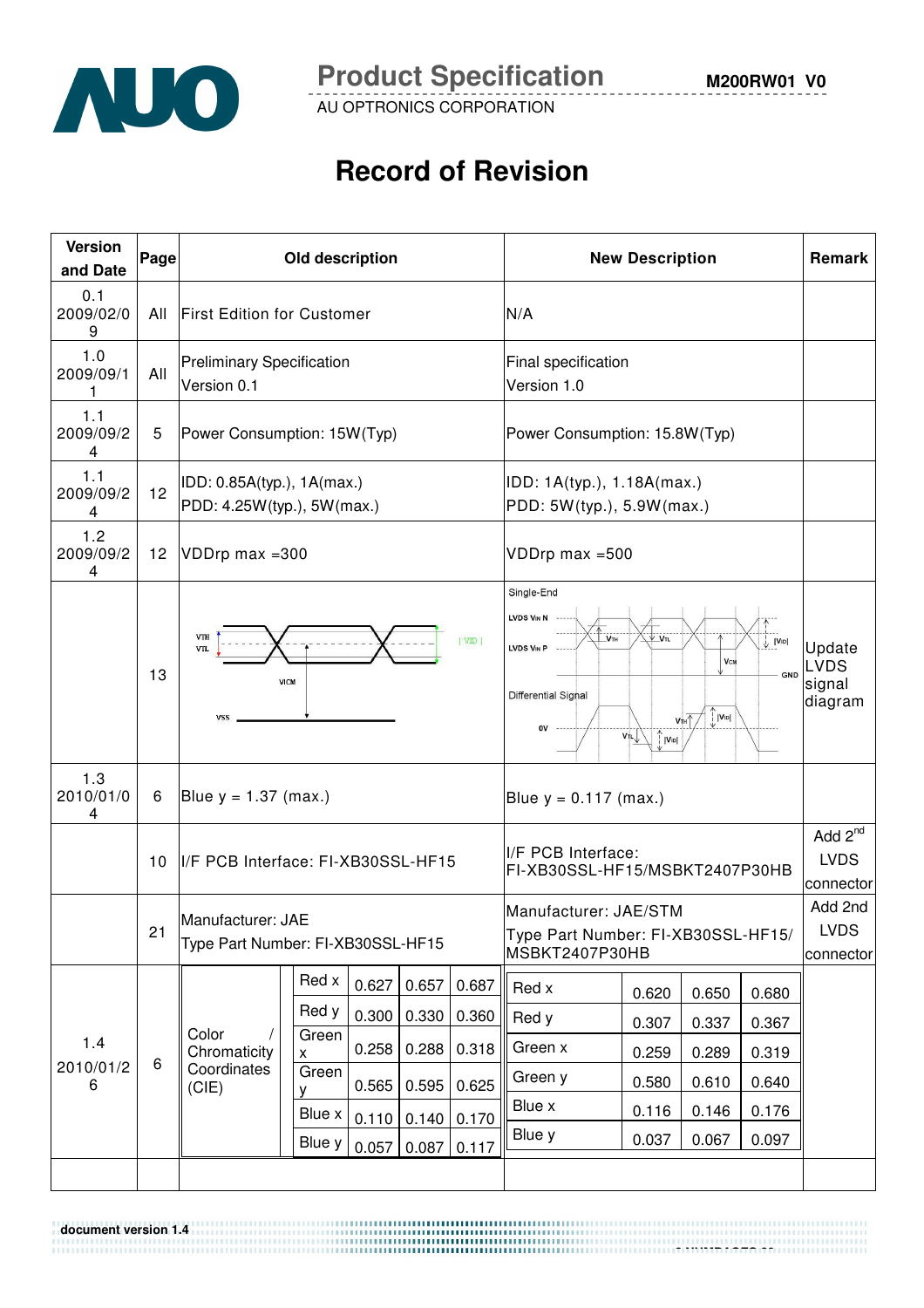

#### **1.0 Handling Precautions**

- 1) Since front polarizer is easily damaged, pay attention not to scratch it.
- 2) Be sure to turn off power supply when inserting or disconnecting from input connector.
- 3) Wipe off water drop immediately. Long contact with water may cause discoloration or spots.
- 4) When the panel surface is soiled, wipe it with absorbent cotton or other soft cloth.
- 5) Since the panel is made of glass, it may break or crack if dropped or bumped on hard surface.
- 6) Since CMOS LSI is used in this module, take care of static electricity and insure human earth when handling.
- 7) Do not open or modify the Module Assembly.
- 8) Do not press the reflector sheet at the back of the module to any directions.
- 9) In case if a Module has to be put back into the packing container slot after once it was taken out from the container, do not press the center of the CCFL reflector edge. Instead, press at the far ends of the CCFL Reflector edge softly. Otherwise the TFT Module may be damaged.
- 10) At the insertion or removal of the Signal Interface Connector, be sure not to rotate nor tilt the Interface Connector of the TFT Module.
- 11) After installation of the TFT Module into an enclosure, do not twist nor bend the TFT Module even momentary. At designing the enclosure, it should be taken into consideration that no bending/twisting forces are applied to the TFT Module from outside. Otherwise the TFT Module may be damaged.
- 12) Cold cathode fluorescent lamp in LCD contains a small amount of mercury. Please follow local ordinances or regulations for disposal.
- 13) Small amount of materials having no flammability grade is used in the LCD module. The LCD module should be supplied by power complied with requirements of Limited Power Source (IEC60950 or UL1950), or be applied exemption.
- 14) The LCD module is designed so that the CCFL in it is supplied by Limited Current Circuit (IEC60950 or UL1950). Do not connect the CCFL in Hazardous Voltage Circuit.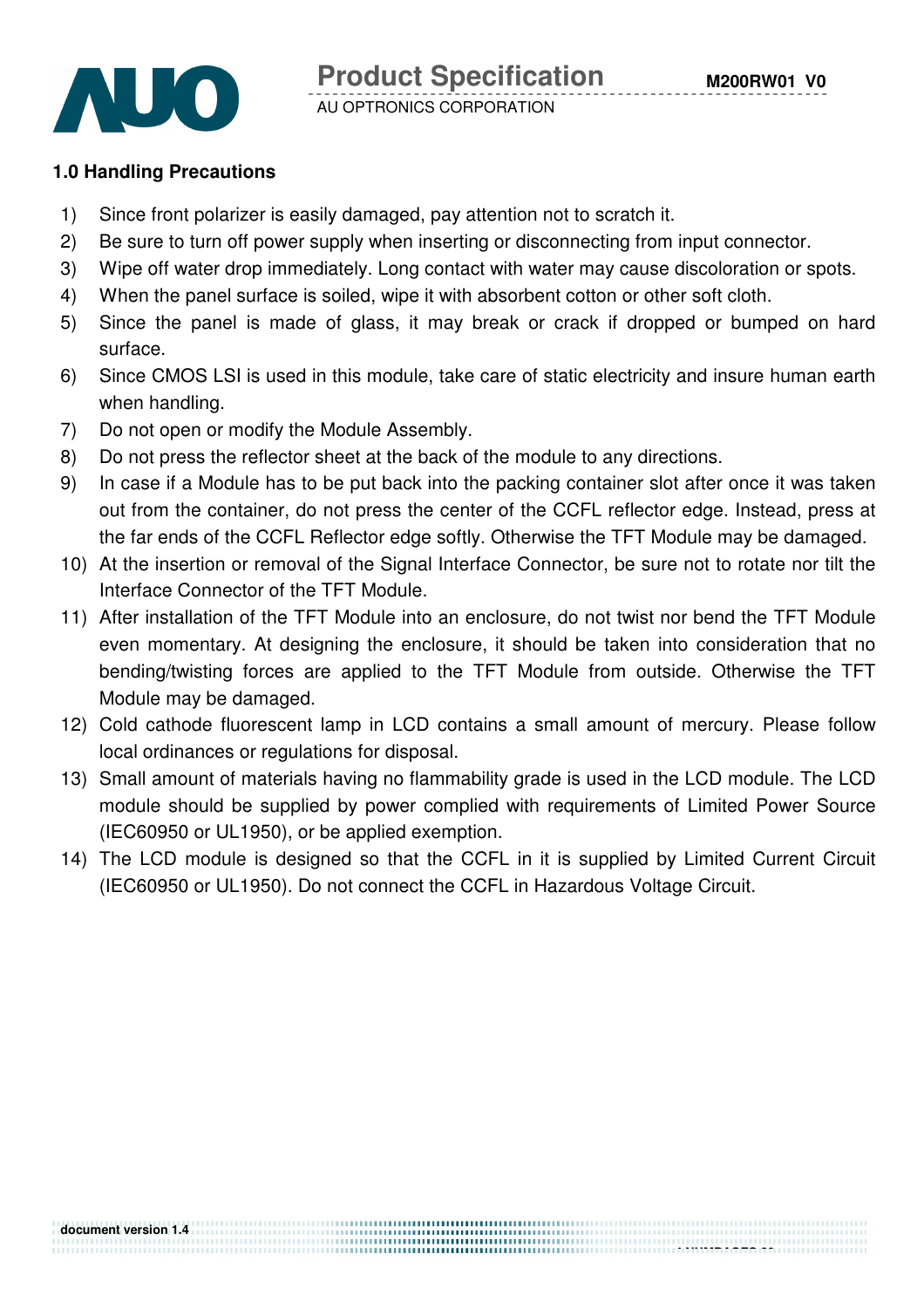

#### **2.0 General Description**

This specification applies to the 20 inch-wide Color a-Si TFT-LCD Module M200RW01.The display supports the  $HD+ 1600(H) \times 900(V)$  screen format and 16.7M colors (RGB 6-bits + Hi-FRC data). All input signals are 2-channel LVDS interface and this module doesn't contain an inverter board for backlight.

#### **2.1 Display Characteristics**

The following items are characteristics summary on the table under  $25^{\circ}$  condition:

| <b>ITEMS</b>                 | <b>Unit</b>                             | <b>SPECIFICATIONS</b>                   |
|------------------------------|-----------------------------------------|-----------------------------------------|
| Screen Diagonal              | [mm]                                    | 508.05 (20.0")                          |
| <b>Active Area</b>           | [mm]                                    | 442.8 (H) x 249.075 (V)                 |
| Pixels H x V                 |                                         | $1600(x3) \times 900$                   |
| <b>Pixel Pitch</b>           | [um]                                    | 276.75 (per one triad) ×276.75          |
| <b>Pixel Arrangement</b>     |                                         | R.G.B. Vertical Stripe                  |
| <b>Display Mode</b>          |                                         | TN Mode, Normally White                 |
| White Luminance (Center)     | $\lceil cd/m^2 \rceil$                  | 250 cd/m <sup>2</sup> (Typ.)            |
| <b>Contrast Ratio</b>        |                                         | 1000 (Typ.)                             |
| <b>Optical Response Time</b> | [msec]                                  | 5ms (Typ., on/off)                      |
| Nominal Input Voltage VDD    | [Volt]                                  | $+5.0 V$                                |
| <b>Power Consumption</b>     | [Watt]                                  | 15.8W (Typ.)                            |
| (VDD line + CCFL line)       |                                         | (without inverter, all black pattern)   |
| Weight                       | Grams]                                  | 2300 (Typ.)                             |
| <b>Physical Size</b>         | [mm]                                    | 462.8 (W) x 272.0 (H) x 17.0 (D)<br>typ |
| <b>Electrical Interface</b>  |                                         | Dual channel LVDS                       |
| <b>Support Color</b>         |                                         | 16.7M colors (RGB 6-bit + Hi FRC)       |
| <b>Surface Treatment</b>     |                                         | Anti-Glare, 3H                          |
| <b>Temperature Range</b>     |                                         |                                         |
| Operating                    | $[^{\circ}C]$                           | 0 to $+50$                              |
| Storage (Shipping)           | $\mathsf{I}^\circ\mathsf{C} \mathsf{I}$ | $-20$ to $+60$                          |
| <b>RoHS Compliance</b>       |                                         | <b>RoHS Compliance</b>                  |

 **5 NUMPAGES 29**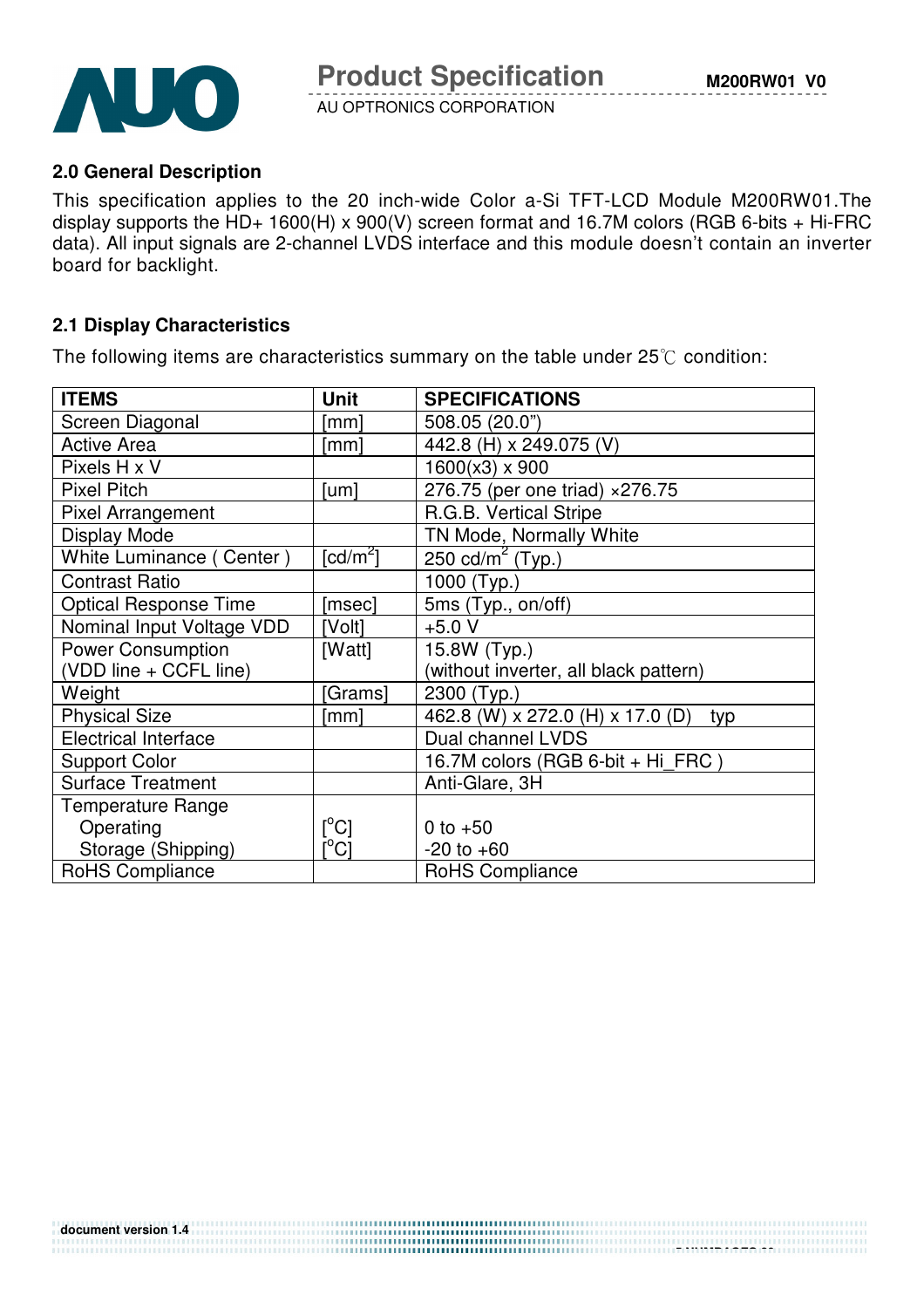

### **2.2 Optical Characteristics**

The optical characteristics are measured under stable conditions at  $25^{\circ}$ C:

| Item                        | <b>Unit</b>          | <b>Conditions</b>                            | Min.           | Typ.  | Max.           | <b>Note</b>    |
|-----------------------------|----------------------|----------------------------------------------|----------------|-------|----------------|----------------|
| <b>Viewing Angle</b>        |                      | Horizontal<br>(Right)<br>$CR = 10$<br>(Left) | 150            | 170   |                |                |
|                             | [degree]             | (Up)<br>Vertical<br>$CR = 10$<br>(Down)      | 140            | 160   |                | $\overline{2}$ |
| Contrast ratio              |                      | <b>Normal Direction</b>                      | 600            | 1000  |                | 3              |
|                             |                      | Raising Time $(T_{rR})$                      | $\blacksquare$ | 3.4   | 7.4            |                |
| Response Time               | [msec]               | Falling Time $(T_{rF})$                      | $\blacksquare$ | 1.6   | 2.6            | 4              |
|                             |                      | Raising + Falling                            | $\frac{1}{2}$  | 5     | 10             |                |
|                             |                      | Red x                                        | 0.620          | 0.650 | 0.680          |                |
|                             |                      | Red y                                        | 0.307          | 0.337 | 0.367          | 5              |
| Color / Chromaticity        |                      | Green x                                      | 0.259          | 0.289 | 0.319          |                |
| Coordinates (CIE)           |                      | Green y                                      | 0.580          | 0.610 | 0.640          |                |
|                             |                      | Blue x                                       | 0.116          | 0.146 | 0.176          |                |
|                             |                      | Blue y                                       | 0.037          | 0.067 | 0.097          |                |
| Color Coordinates (CIE)     |                      | White x                                      | 0.283          | 0.313 | 0.343          |                |
| White                       |                      | White y                                      | 0.299          | 0.329 | 0.359          |                |
| <b>Central Luminance</b>    | [cd/m <sup>2</sup> ] |                                              | 200            | 250   | $\blacksquare$ | 6              |
| <b>Luminance Uniformity</b> | [%]                  |                                              | 75             | 80    |                | $\overline{z}$ |
| Crosstalk (in 60Hz)         | [%]                  |                                              |                |       | 1.5            | 8              |
| Flicker                     | dB                   |                                              |                |       | $-20$          | 9              |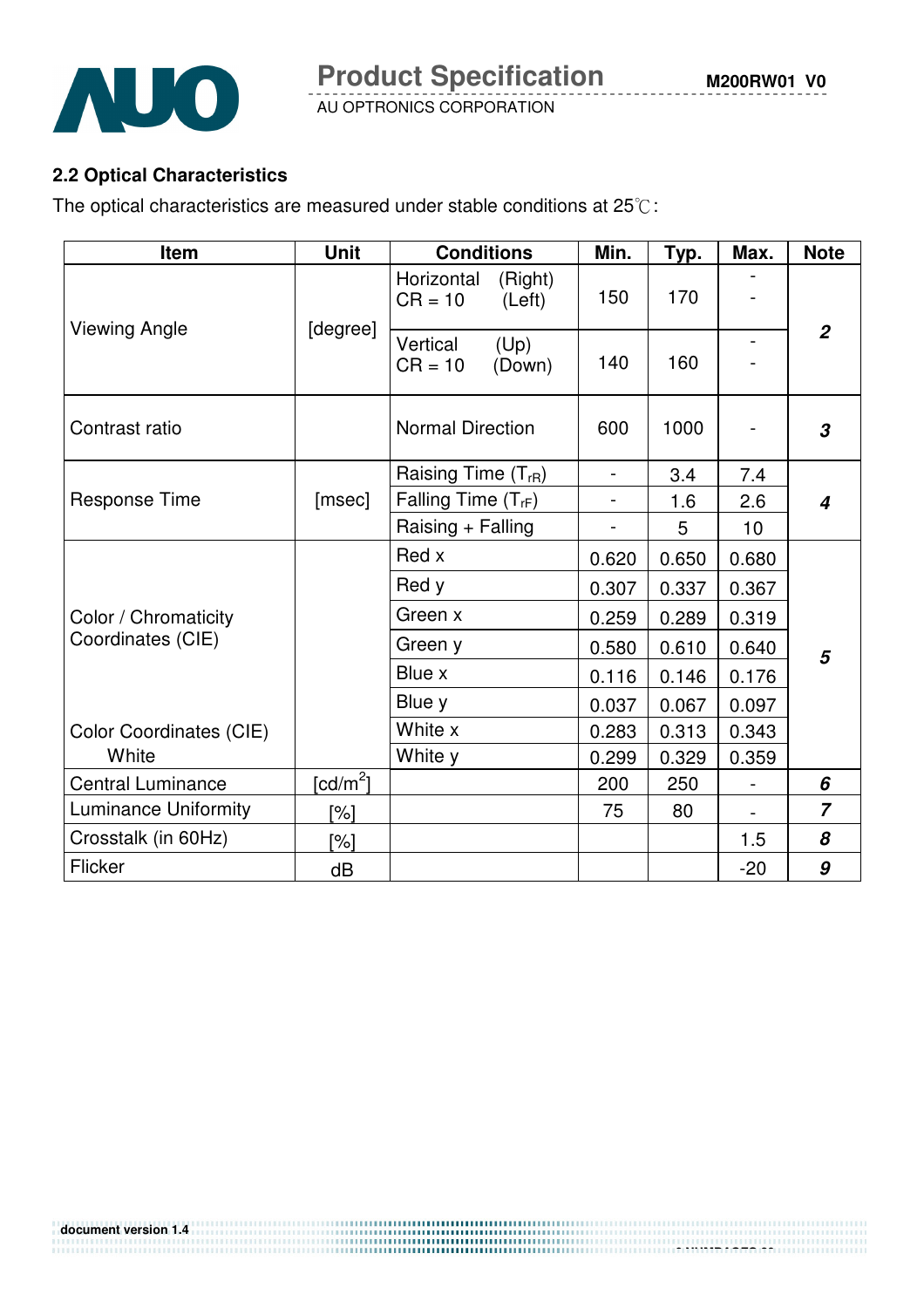

#### **Note 1: Measurement method**

The LCD module should be stabilized at given temperature for 30 minutes to avoid abrupt temperature change during measuring (at surface  $35^{\circ}$ ). In order to stabilize the luminance, the measurement should be executed after lighting Backlight for 30 minutes in a stable, windless and dark room.



#### **Note 2: Definition of viewing angle** measured by ELDIM (EZContrast 88)

Viewing angle is the measurement of contrast ratio  $\geq$  10, at the screen center, over a 180° horizontal and 180° vertical range (off-normal viewing angles). The 180° viewing angle range is broken down as follows; 90° (θ) horizontal left and right and 90° (Φ) vertical, high (up) and low (down). The measurement direction is typically perpendicular to the display surface with the screen rotated about its center to develop the desired measurement viewing angle.



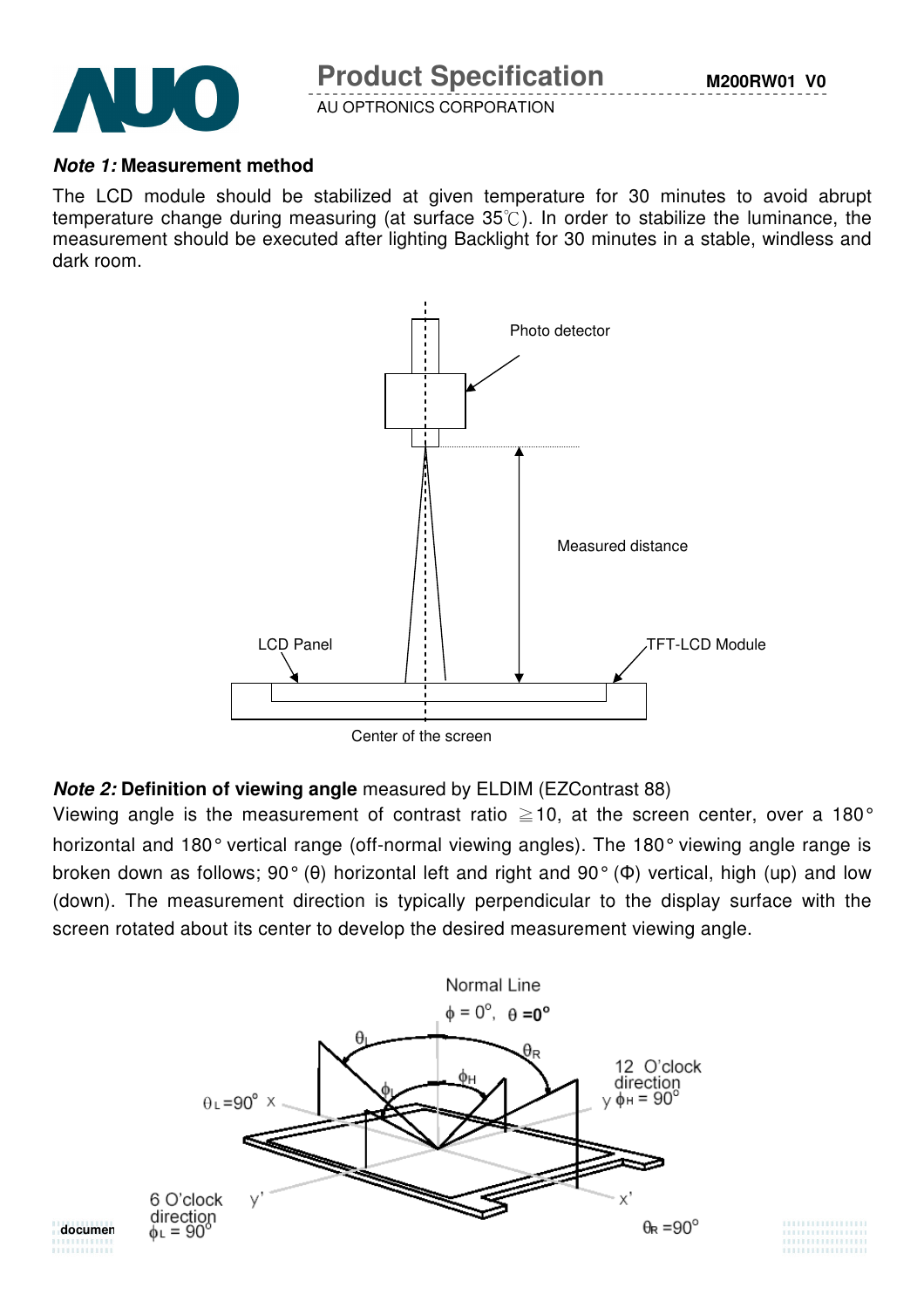

**Product Specification** 

AU OPTRONICS CORPORATION

# **Note 3: Contrast ratio is** measured by TOPCON SR-3

## **Note 4: Definition of Response time** measured by Westar TRD-100A

The output signals of photo detector are measured when the input signals are changed from "Full Black" to "Full White" (rising time,  $Tr_R$ ), and from "Full White" to "Full Black" (falling time,  $Tr_F$ ), respectively. The response time is interval between the 10% and 90% (1 frame at 60 Hz) of amplitudes.



 $Tr_R + Tr_F = 5$  msec (typ.).

**document version 1.4** 

## **Note 5: Color chromaticity and coordinates (CIE) is** measured by TOPCON SR-3 **Note 6: Central luminance is** measured by TOPCON SR-3

### **Note 7: Luminance uniformity of these 9 points is defined as below and** measured by TOPCON SR-3

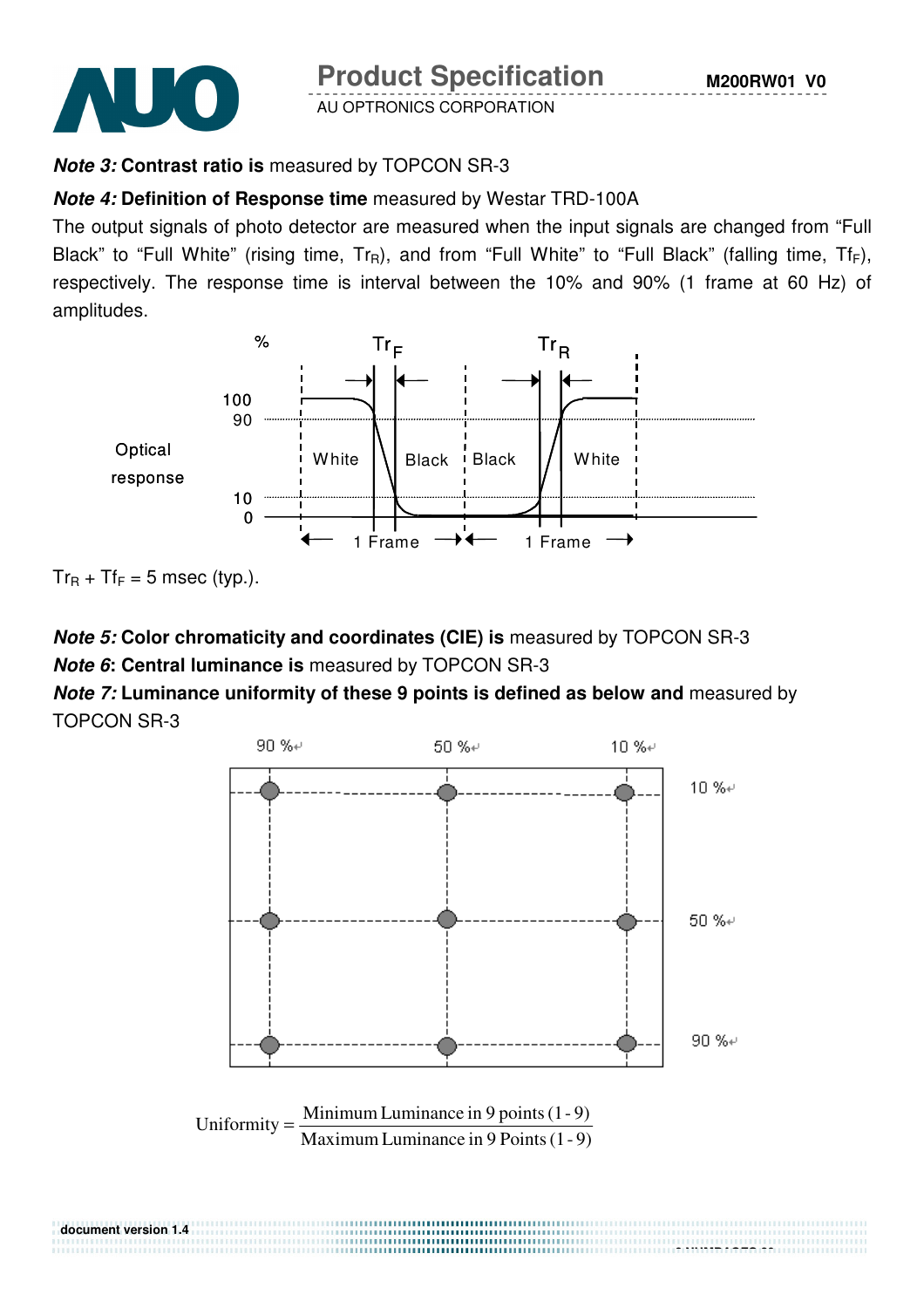

#### **Note 8: Crosstalk is defined as below and** measured by TOPCON SR-3

$$
CT = | YB - YA | / YA \times 100 \, (*)
$$

**Where** 

YA = Luminance of measured location without gray level 0 pattern (cd/m2)

 $YB =$  Luminance of measured location with gray level 0 pattern (cd/m2)



#### **Note 9: Test Patern: Subchecker Pattern** measured by TOPCON SR-3



Method: Record dBV & DC value with TRD-100



DC Level

**document version 1.4 9 NUMPAGES 29**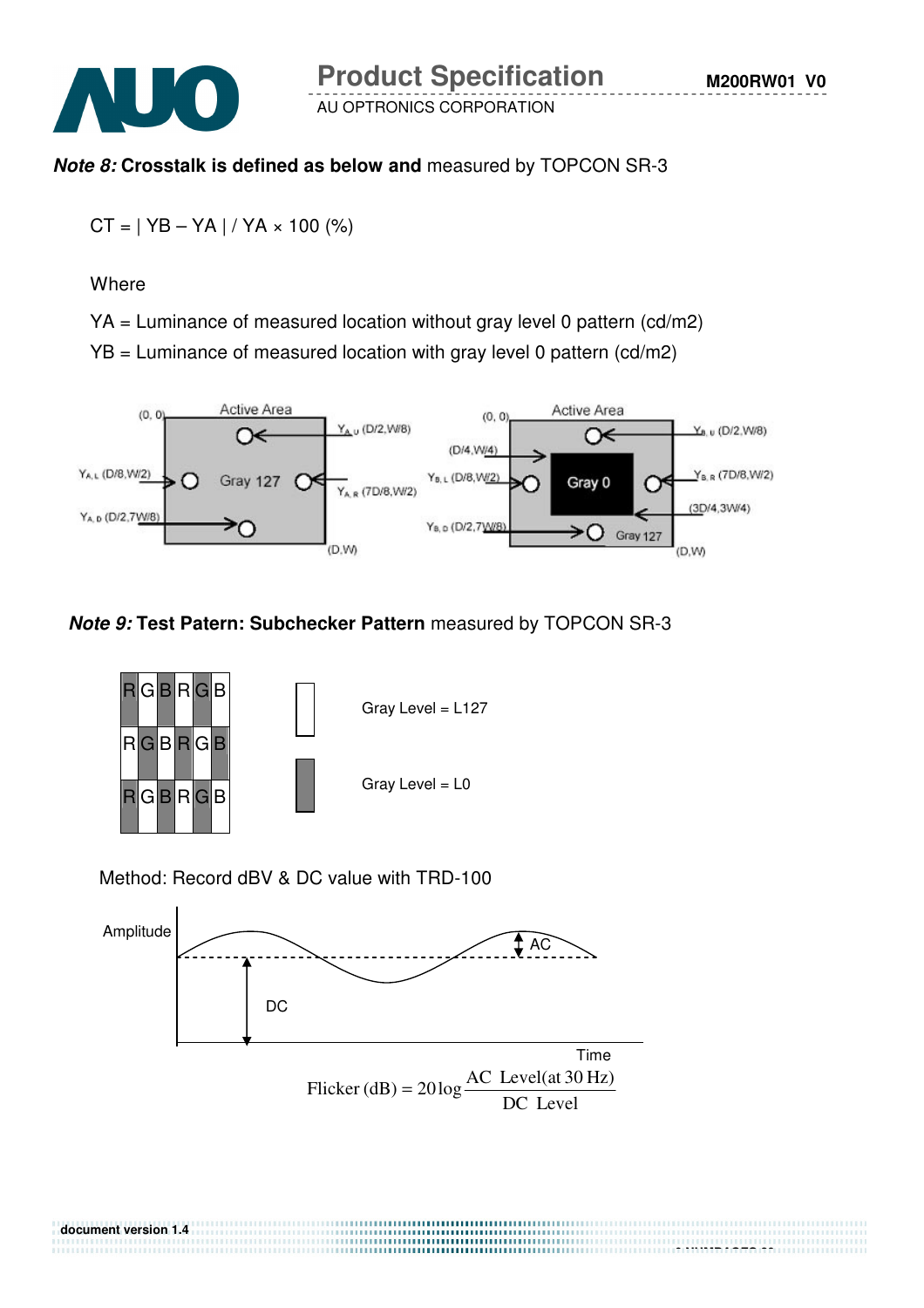

**M200RW01 V0**

AU OPTRONICS CORPORATION

#### **3.0 Functional Block Diagram**

The following diagram shows the functional block of the 20.0 inch Color TFT-LCD Module:



 **10 NUMPAGES 29**

#### **I/F PCB Interface:**

FI-XB30SSL-HF15/ MSBKT2407P30HB

#### **Mating Type:**

**document version 1.4** 

FI-X30HL (Locked Type) FI-X30H (Unlocked Type)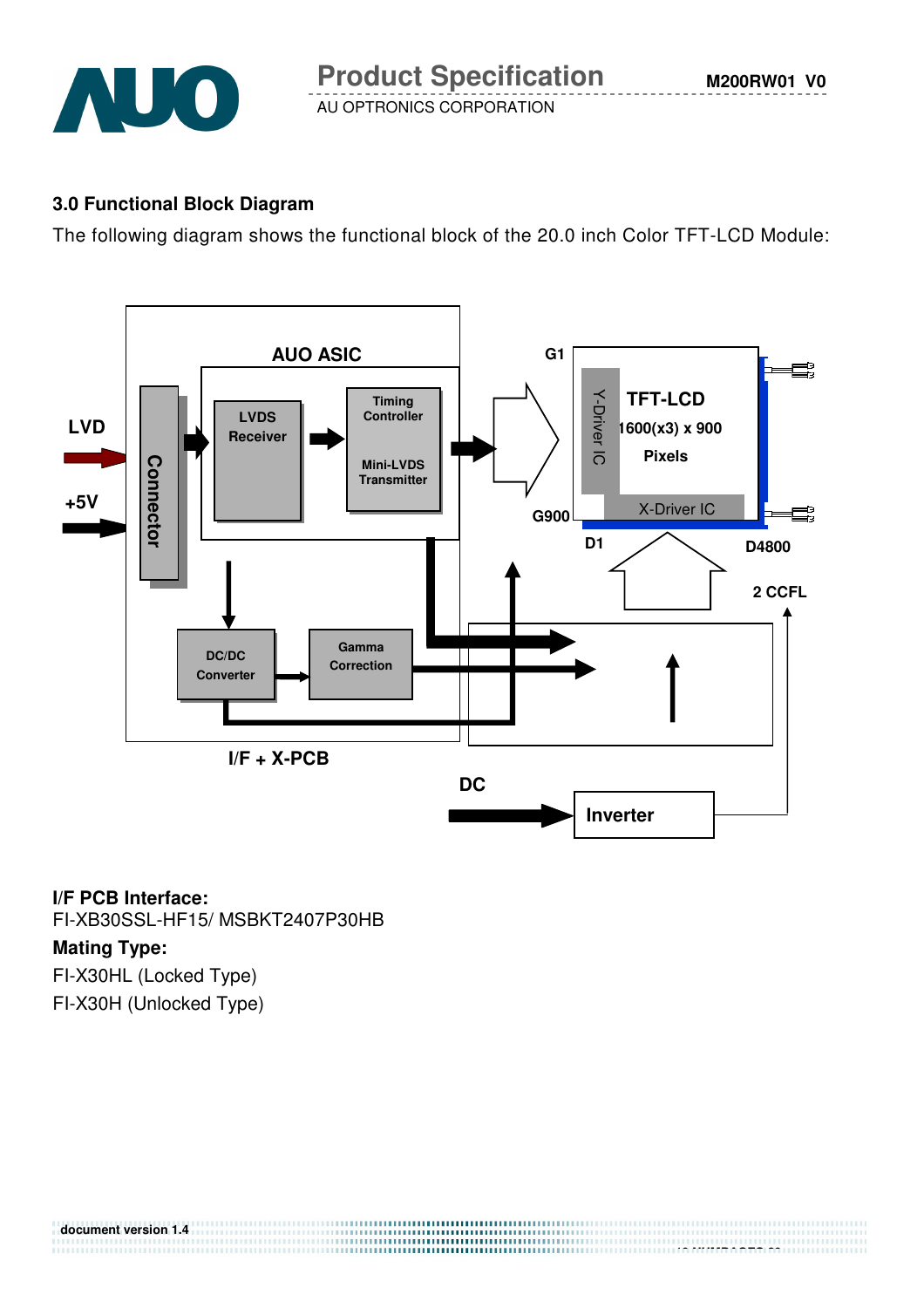

**M200RW01 V0**

AU OPTRONICS CORPORATION

#### **4.0 Absolute Maximum Ratings**

Absolute maximum ratings of the module are as following:

#### **4.1 TFT LCD Module**

| Item                       | <b>Symbol</b> | Min | Max | Unit   | <b>Conditions</b> |
|----------------------------|---------------|-----|-----|--------|-------------------|
| Logic/LCD Drive<br>Voltage | VDD           |     | 5.5 | [Volt] | <b>Note 1,2</b>   |

#### **4.2 Backlight Unit**

| ltem                | Svmbol      | Min | Max | Unit       | <b>Conditions</b> |
|---------------------|-------------|-----|-----|------------|-------------------|
| <b>CCFL Current</b> | <b>ICFL</b> | 3.0 |     | $[mA]$ rms | <b>Note 1,2</b>   |

#### **4.3 Absolute Ratings of Environment**

| <b>Item</b>                  | <b>Symbol</b> | Min.  | Max.  | <b>Unit</b>                | <b>Conditions</b> |
|------------------------------|---------------|-------|-------|----------------------------|-------------------|
| <b>Operating Temperature</b> | TOP           |       | $+50$ | $\rm [^{\circ}C]$          |                   |
| <b>Operation Humidity</b>    | <b>HOP</b>    | 5     | 90    | [%RH]                      |                   |
| Storage Temperature          | TST           | $-20$ | $+60$ | $\mathop{\rm [^{\circ}Cl}$ | Note 3            |
| <b>Storage Humidity</b>      | <b>HST</b>    | 5     | 90    | [%RH]                      |                   |

#### **Note 1:** With in Ta (25°C)

**Note 2:** Permanent damage to the device may occur if exceeding maximum values

**Note 3:** For quality perfermance, please refer to AUO IIS(Incoming Inspection Standard).

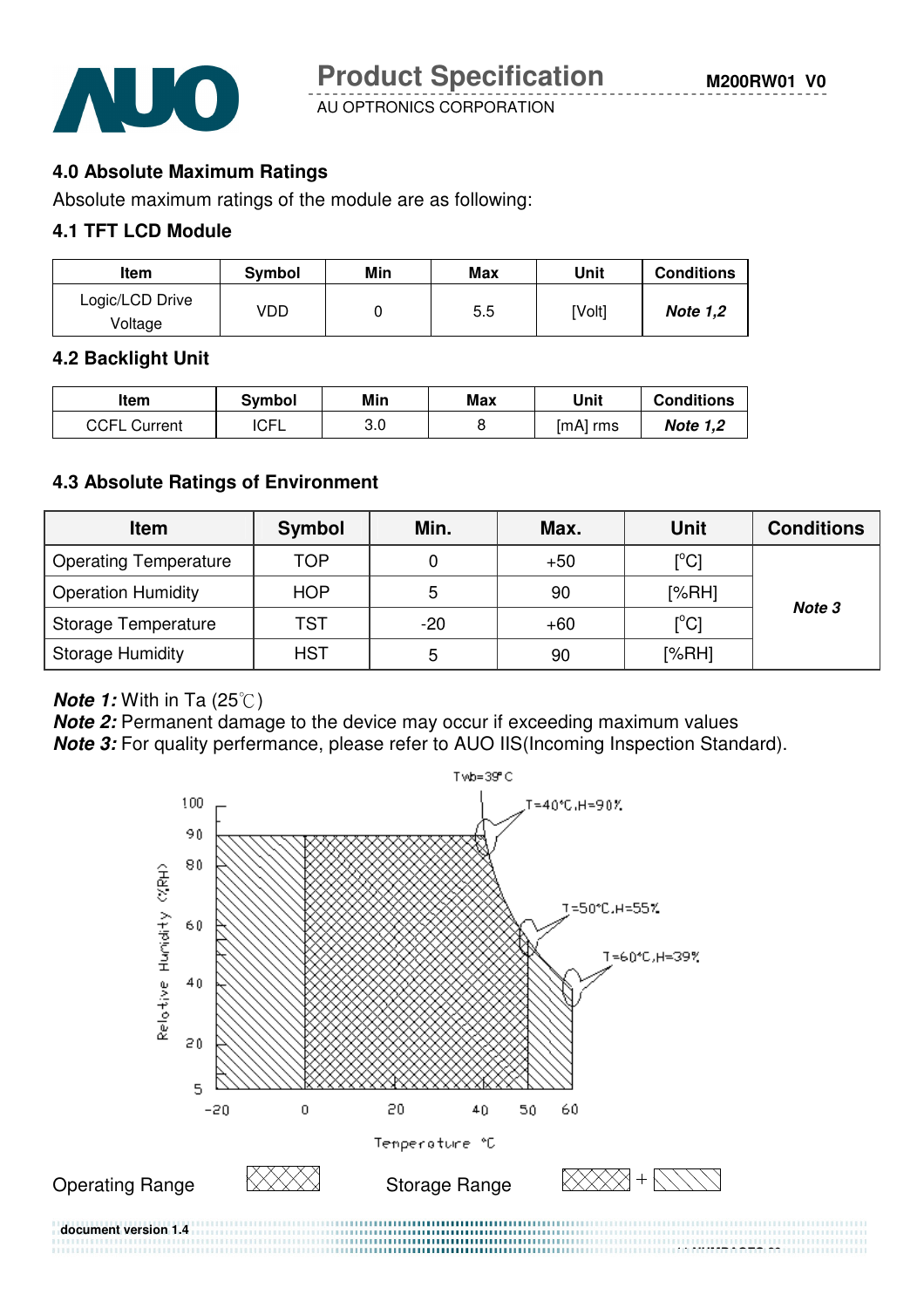

**5.0 Electrical characteristics** 

#### **5.1 TFT LCD Module**

#### **5.1.1 Power Specification**

Input power specifications are as following:

| Symbol       | <b>Parameter</b>                            | Min                      | <b>Typ</b> | Max  | <b>Unit</b> | <b>Conditions</b>                             |
|--------------|---------------------------------------------|--------------------------|------------|------|-------------|-----------------------------------------------|
| <b>VDD</b>   | Logic/LCD Drive<br>Voltage                  | 4.5                      | 5.0        | 5.5  | [Volt]      | $+/-10%$                                      |
| <b>IDD</b>   | Input Current                               | $\overline{\phantom{a}}$ | 1.00       | 1.18 | [A]         | VDD= 5.0V, All Black Pattern<br>At 60Hz, +30% |
| <b>PDD</b>   | <b>VDD Power</b>                            | $\overline{\phantom{a}}$ | 5.00       | 5.90 | [Watt]      | VDD= 5.0V, All Black Pattern<br>At 60Hz       |
| <b>IRush</b> | Inrush Current                              | $\overline{\phantom{a}}$ |            | 2.5  | [A]         | Note 1                                        |
| VDDrp        | Allowable Logic/LCD<br>Drive Ripple Voltage | $\overline{\phantom{a}}$ |            | 500  | $[mV]$ p-p  | VDD= 5.0V, All Black Pattern<br>At 60Hz       |

#### **Note 1:** Measurement conditions:

The duration of rising time of power input is 470us.

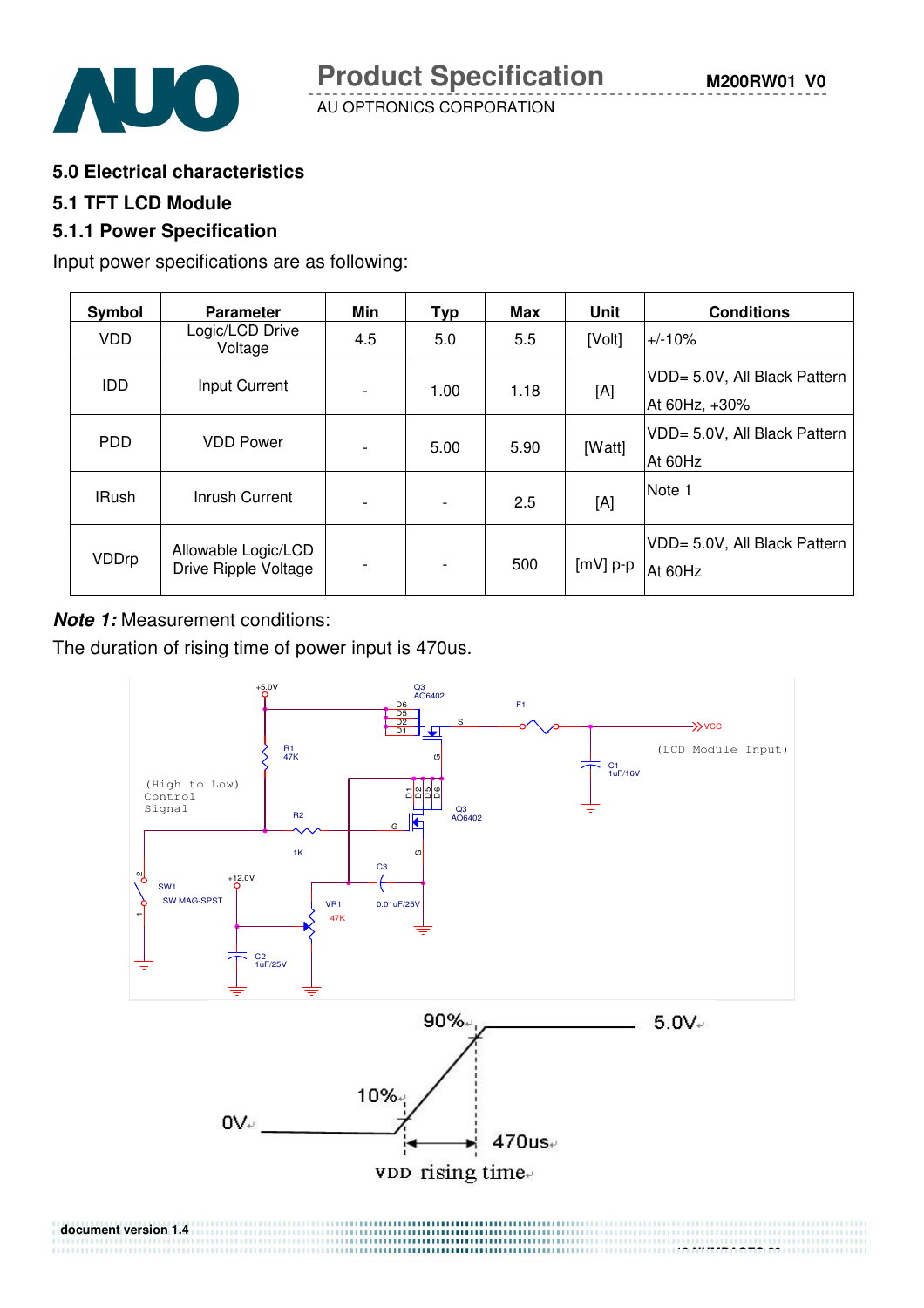

#### **5.1.2 Signal Electrical Characteristics**

Input signals shall be low or Hi-Z state when VDD is off. Please refer to specifications of SN75LVDS82DGG (Texas Instruments) in detail.

Characteristics of each signal are as following:

| Symbol      | <b>Parameter</b>        | <b>Min</b> | <b>Typ</b> | <b>Max</b> | <b>Units</b> | <b>Condition</b>  |
|-------------|-------------------------|------------|------------|------------|--------------|-------------------|
| <b>VTH</b>  | Differential Input High |            | $+50$      | $+100$     | [mV]         | $VICM = 1.2V$     |
|             | Threshold               |            |            |            |              | Note 1            |
|             | Differential Input Low  |            |            |            |              | $VICM = 1.2V$     |
| <b>VTL</b>  | Threshold               | $-100$     | -50        |            | [mV]         | Note 1            |
| <b>VID</b>  | Input Differential      | 100        |            | 600        |              | Note 1            |
|             | Voltage                 |            |            |            | [mV]         |                   |
|             | Differential Input      |            |            |            |              | $VTH-VTL = 200MV$ |
| <b>VICM</b> | <b>Common Mode</b>      | $+1.0$     | $+1.2$     | $+1.5$     | [V]          | (max)             |
|             | Voltage                 |            |            |            |              | Note 1            |

**Note 1:** LVDS Signal Waveform

# Single-End

**document version 1.4** 

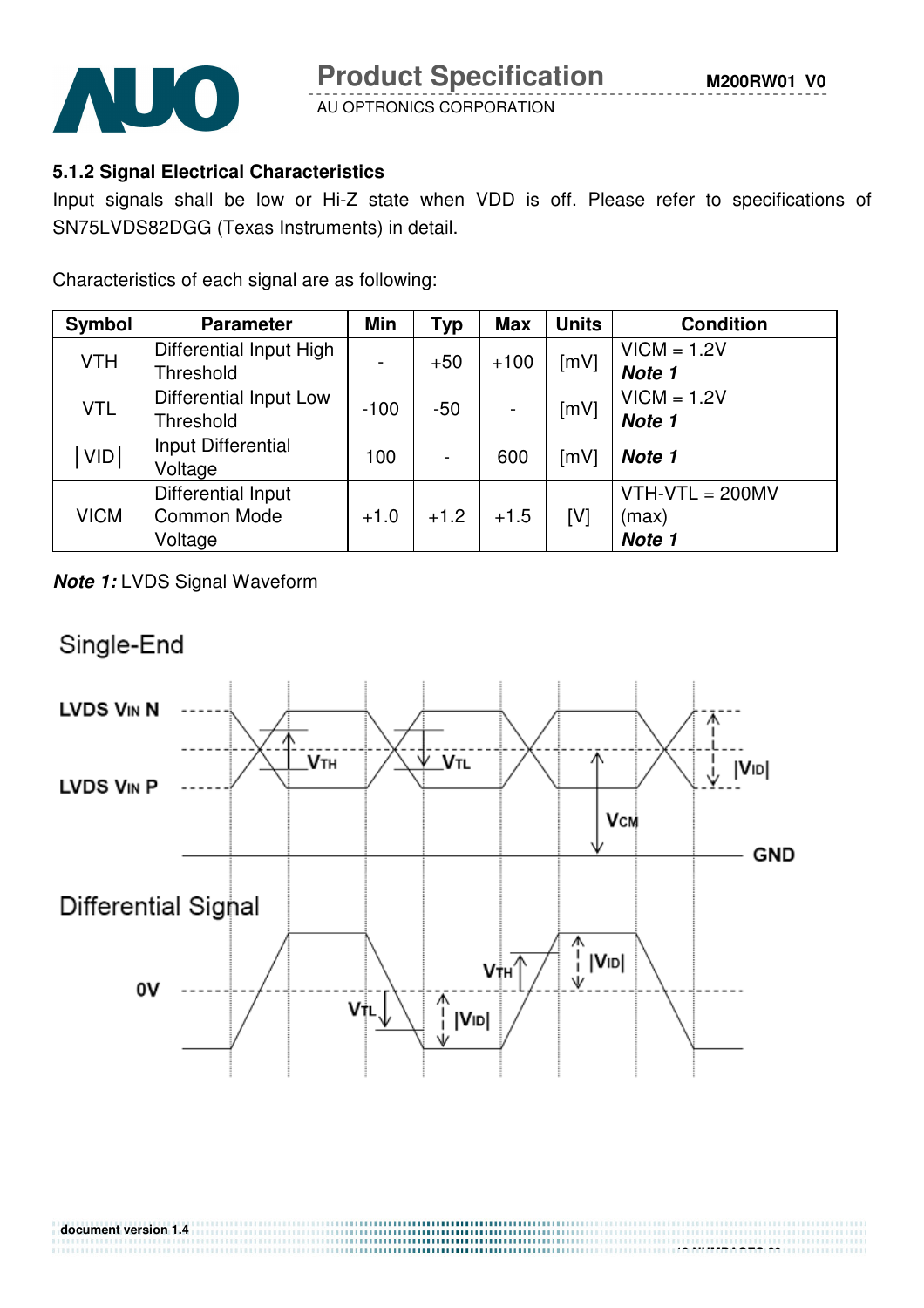



#### **5.2 Backlight Unit**

Parameter guideline for CCFL Inverter is under stable conditions at  $25^{\circ}$  (Room Temperature):

| <b>Parameter</b>                                 | Min.             | Typ.                       | Max.             | <b>Unit</b> | <b>Note</b>    |
|--------------------------------------------------|------------------|----------------------------|------------------|-------------|----------------|
| <b>CCFL Standard Current (ISCFL)</b>             | 7.0              | 7.5                        | 8.0              | $[mA]$ rms  |                |
| <b>CCFL Operation Current (IRCFL)</b>            | 3.0              | 7.5                        | 8.0              | $[mA]$ rms  | $\overline{2}$ |
| <b>CCFL Frequency (FCFL)</b>                     | 40               | 55                         | 80               | [KHz]       | 3, 4           |
| CCFL Ignition Voltage (ViCFL, Ta=<br>በ"∩ ነ       | 1620             |                            |                  | [Volt] rms  | 5              |
| CCFL Ignition Voltage (ViCF, Ta=<br>$25^{\circ}$ | 1240             |                            |                  | [Volt] rms  |                |
| <b>CCFL Operation Voltage (VCFL)</b>             | 699<br>(@8.0 mA) | 718<br>$(Q7.5 \text{ mA})$ | 888<br>(@3.0 mA) | [Volt] rms  | 6              |
| <b>CCFL Power Consumption (PCFL)</b>             |                  | 10.8                       |                  | [Watt]      |                |
| <b>CCFL Life Time (LTCFL)</b>                    | 50,000           |                            |                  | [Hour]      |                |

**Note 1:** Typ. values are AUO recommended design values.

- \*1 All of characteristics listed are measured under the condition using the AUO test inverter.
- \*2 It is recommended to check the inverter carefully. Sometimes, interfering noise stripes appear on the screen, and substandard luminance or flicker at low power may happen.
- \*3 While designing an inverter, it is suggested to check safety circuit very carefully. Impedance of CCFL, for instance, becomes more than 1 [M ohm] when CCFL is damaged.
- \*4 Generally, CCFL has certain delay time after applying kick-off voltage. It is recommended to keep on applying kick-off voltage for 1 [Sec] until discharge.
- \*5 Reducing CCFL current will increase CCFL discharge voltage and generally increases CCFL discharge frequency. So all the parameters of the inverter should be carefully designed so the inverter will not produce too much leakage current from high-voltage output.
- \*6 For 2 CCFL models, both CCFLs in the same CCFL set (Single lamp on each side of a panel) is designed for identical phase driving. Reversed phase driving of CCFL set is not encouraged.
- \*7 For designing CCFL current, it is highly recommanded to use symmetric and consistent sinusoidal wave for each CCFL input current with asymmetric ration of 10% or less in both postive area and negative area (ie.  $0.9^{\star}\sqrt{2}$ \* $I_{rms}$  <  $I_1$  &  $I_2$  <  $1.1^{\star}\sqrt{2}$ \* $I_{rms}$ ) as refer to the following diagram, otherwise proper CCFL functionality cannot be guarantied.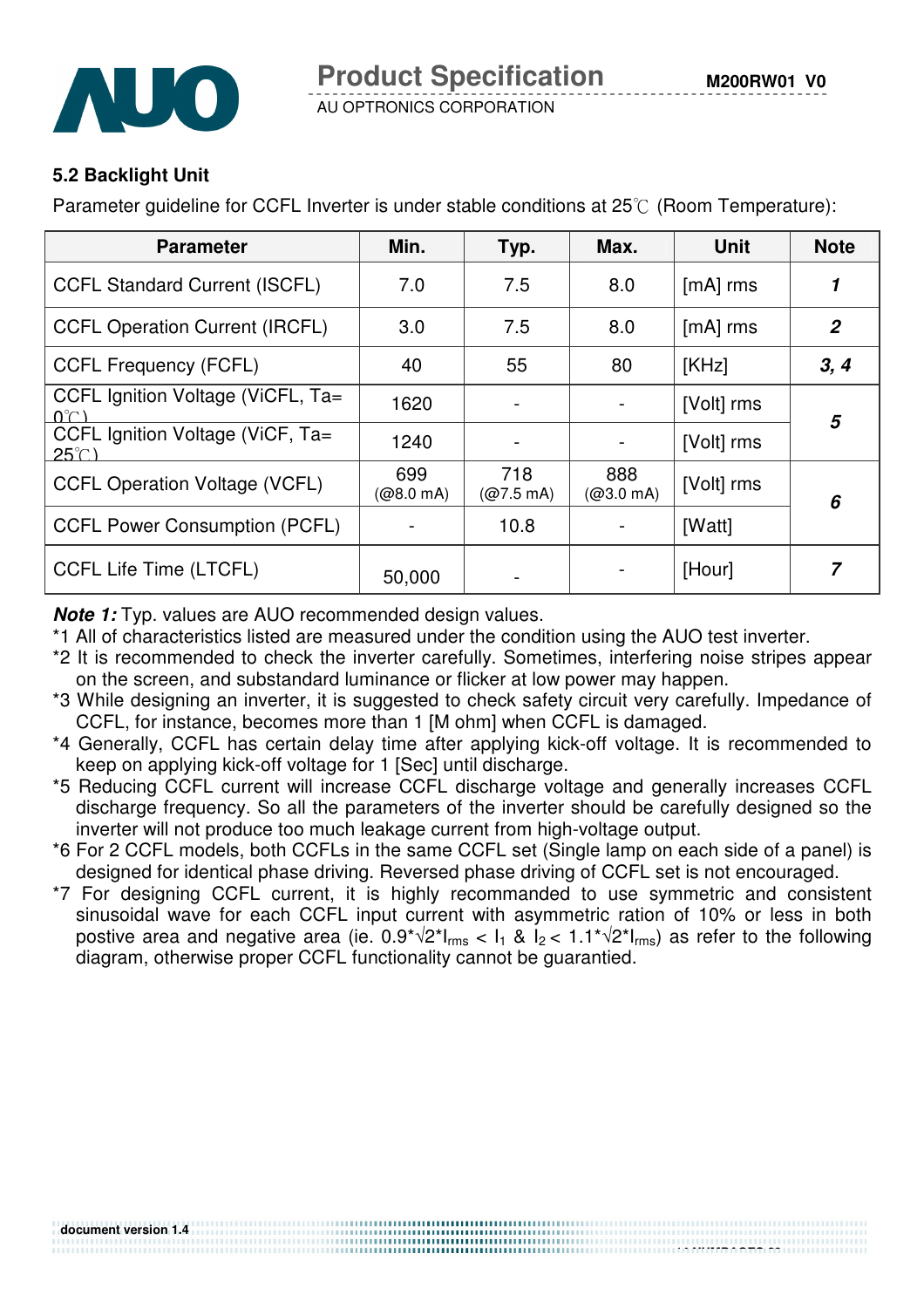



**Note 2: CCFL standard current is measured at 25±2<sup>°</sup>C.** 

**Note 3:** CCFL discharge frequency should be carefully determined to avoid interference between inverter and TFT LCD.

**Note 4:** The frequency range will not affect lamp life and reliability characteristics.

**Note 5:** CCFL inverter should be able to release power that has generating capacity exceeding 1620 volt. Lamp units need minimum voltage, 1620 Volt, for ignition.

**Note 6:** The variance of CCFL power consumption is  $\pm 10\%$ . (IRCFL  $\times$  VCFL  $\times$  2 = PCFL)

**Note 7:** Definition of life time: brightness becomes 50%. The minimum life time of CCFL unit is on the condition of 7.5mA CCFL current and  $25\pm2^{\circ}$ .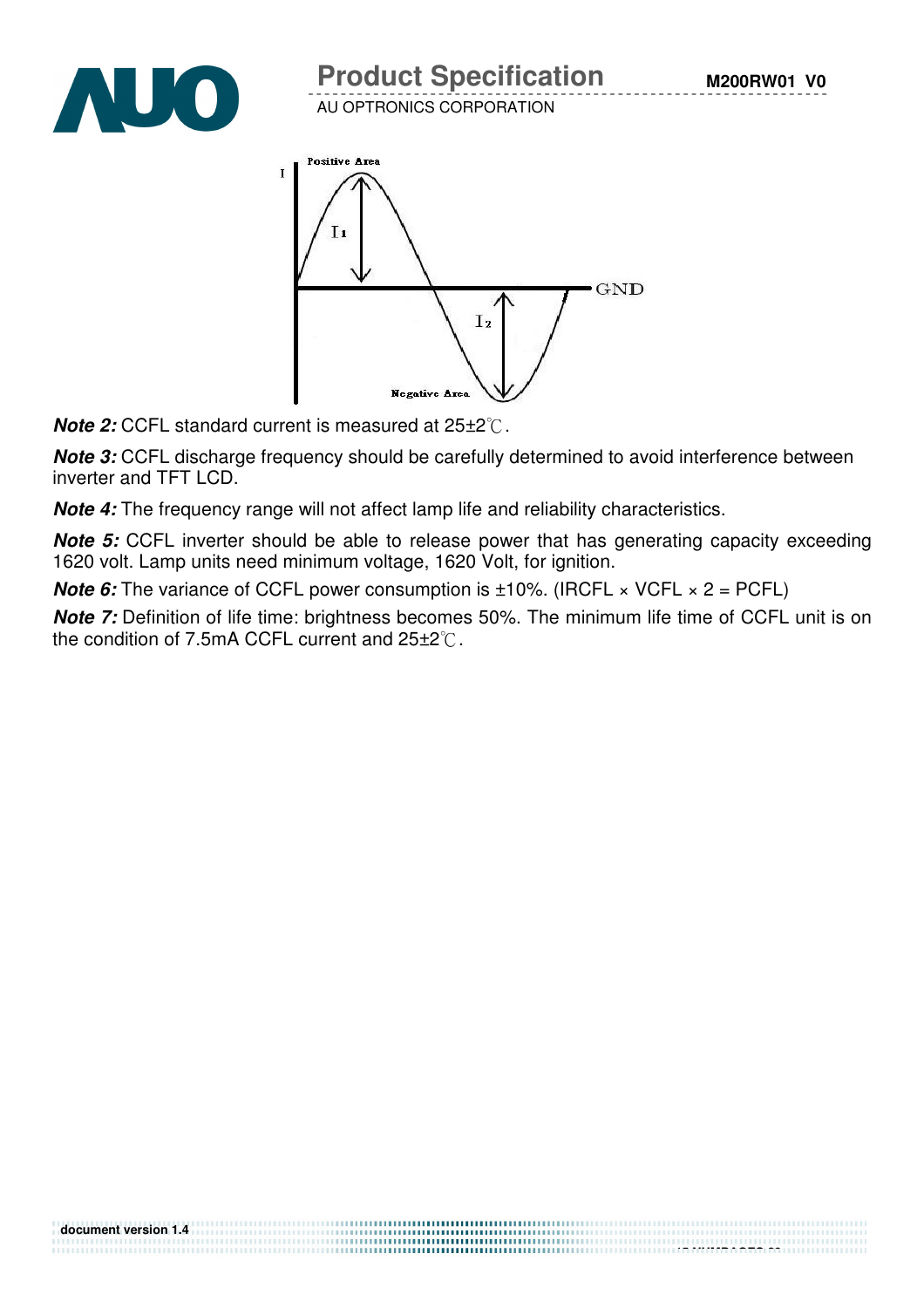

#### **6.0 Signal Characteristic**

#### **6.1 Pixel Format Image**

Following figure shows the relationship of the input signals and LCD pixel format.



#### **6.2 The input data format**





**document version 1.4 16 NUMPAGES 29**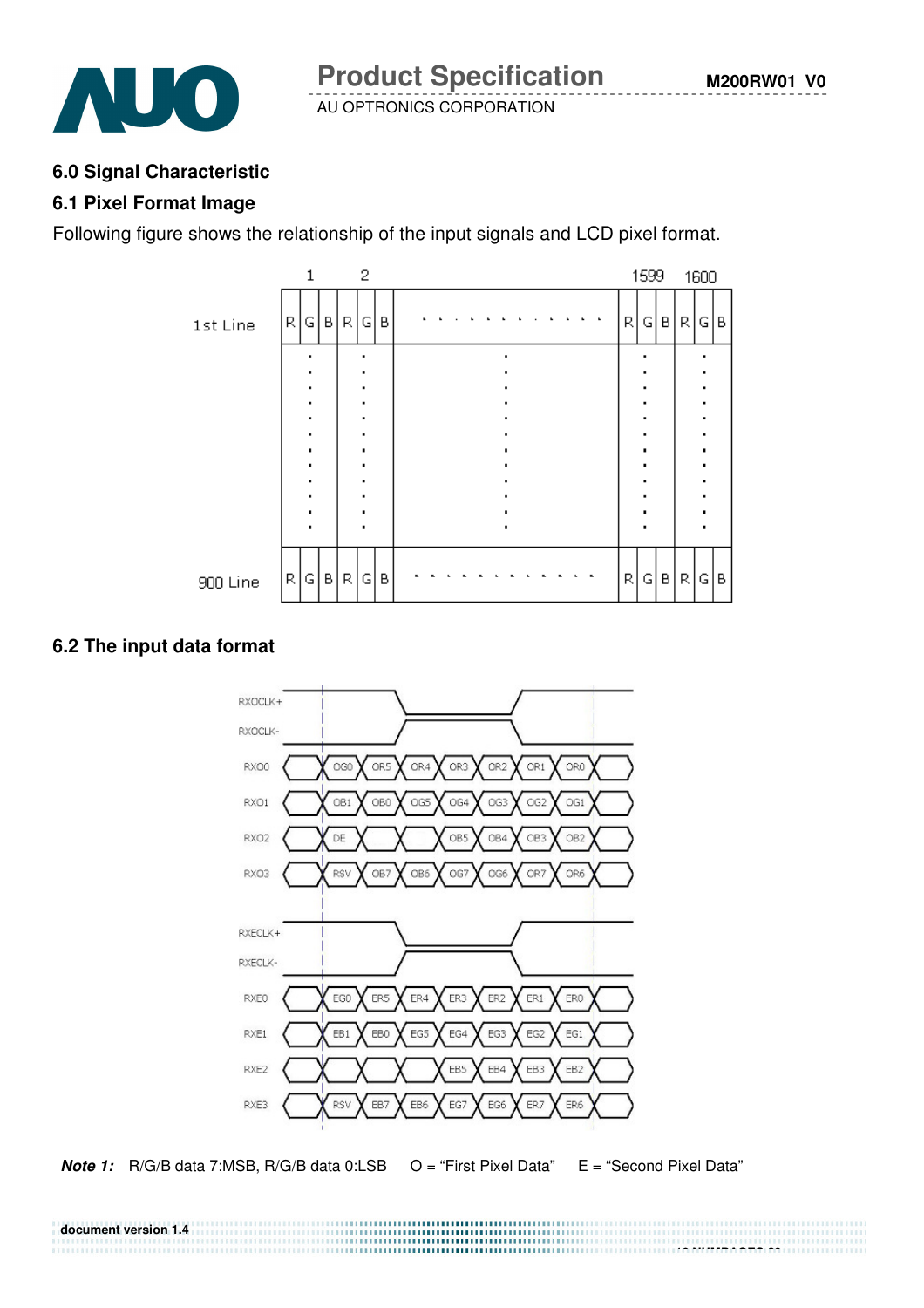

#### **6.3 Signal Description**

The module using one LVDS receiver SN75LVDS82(Texas Instruments). LVDS is a differential signal technology for LCD interface and high speed data transfer device. LVDS transmitters shall be SN75LVDS83(negative edge sampling). The first LVDS port(RxOxxx) transmits odd pixels while the second LVDS port(RxExxx) transmits even pixels.

| PIN#           | <b>SIGNAL NAME</b> | <b>DESCRIPTION</b>                                       |
|----------------|--------------------|----------------------------------------------------------|
| $\vert$ 1      | RxOIN0-            | Negative LVDS differential data input (Odd data)         |
| $\overline{2}$ | RxOIN0+            | Positive LVDS differential data input (Odd data)         |
| 3              | RxOIN1-            | Negative LVDS differential data input (Odd data)         |
| $\overline{4}$ | $RxOIN1+$          | Positive LVDS differential data input (Odd data)         |
| 5              | RxOIN2-            | Negative LVDS differential data input (Odd data, DSPTMG) |
| 6              | RxOIN2+            | Positive LVDS differential data input (Odd data, DSPTMG) |
| 7              | <b>GND</b>         | <b>Power Ground</b>                                      |
| 8              | RxOCLK-            | Negative LVDS differential clock input (Odd clock)       |
| 9              | RxOCLK+            | Positive LVDS differential clock input (Odd clock)       |
| 10             | RxOIN3-            | Negative LVDS differential data input (Odd data)         |
| 11             | $RxOIN3+$          | Positive LVDS differential data input (Odd data)         |
| 12             | RxEIN0-            | Negative LVDS differential data input (Even data)        |
| 13             | $RxEINO+$          | Positive LVDS differential data input (Even data)        |
| 14             | <b>GND</b>         | <b>Power Ground</b>                                      |
| 15             | RxEIN1-            | Positive LVDS differential data input (Even data)        |
| <u> 16</u>     | $RxEIN1+$          | Negative LVDS differential data input (Even data)        |
| 17             | <b>GND</b>         | Power Ground                                             |
| <u> 18</u>     | RxEIN2-            | Negative LVDS differential data input (Even data)        |
| 19             | $RxEIN2+$          | Positive LVDS differential data input (Even data)        |
| 20             | RxECLK-            | Negative LVDS differential clock input (Even clock)      |
| 21             | RxECLK+            | Positive LVDS differential clock input (Even clock)      |
| 22             | RxEIN3-            | Negative LVDS differential data input (Even data)        |
| 23             | $RxEIN3+$          | Positive LVDS differential data input (Even data)        |
| 24             | <b>GND</b>         | Power Ground                                             |
| 25             | <b>NC</b>          | No connection (for AUO test only. Do not connect)        |
| 26             | <b>NC</b>          | No connection (for AUO test only. Do not connect)        |
| 27             | <b>NC</b>          | No connection (for AUO test only. Do not connect)        |
| 28             | <b>VDD</b>         | Power +5V                                                |
| 29             | <b>VDD</b>         | Power +5V                                                |
| 30             | <b>VDD</b>         | Power +5V                                                |

**....................................**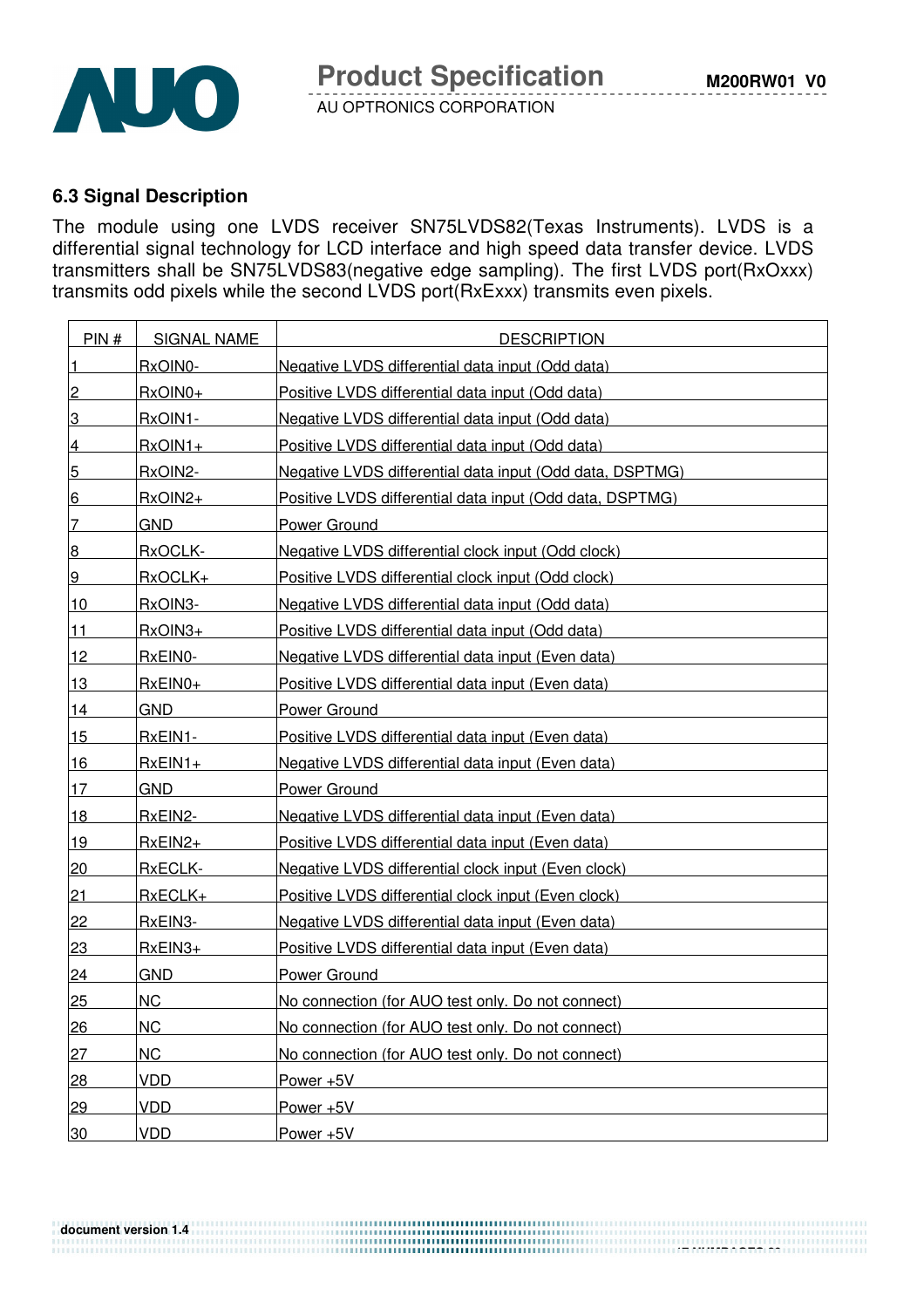

# **Product Specification**

AU OPTRONICS CORPORATION

#### **Note1:** Start from left side



**Note2:** Input signals of odd and even clock shall be the same timing.

#### **6.4 Timing Characteristics**

Basically, interface timing described here is not actual input timing of LCD module but close to output timing of SN75LVDS82DGG (Texas Instruments) or equivalent.

| <b>Item</b>       |                 | Symbol    | Min  | <b>Typ</b> | <b>Max</b> | <b>Unit</b> |
|-------------------|-----------------|-----------|------|------------|------------|-------------|
| Data CLK          |                 | $1/T$ clk | 43.2 | 60.5       | 80         | [MHz]       |
|                   | Period          | Th        | 950  | 1080       | 2047       | [Tc k]      |
| H-section         | Display Area    | Tdisp(h)  | 800  | 800        | 800        | [Tclk]      |
|                   | <b>Blanking</b> | Tblk(h)   | 150  | 280        |            | [Tc[k]      |
|                   | Period          | Tv        | 910  | 934        | 2047       | [Th]        |
| V-section         | Display Area    | Tdisp(v)  | 900  | 900        | 900        | [Th]        |
|                   | <b>Blanking</b> | Tblk(v)   | 10   | 34         |            | [Th]        |
| <b>Frame Rate</b> |                 | F         | 50   | 60         | 75         | [Hz]        |

#### **Note :** DE mode only

**document version 1.4**  18 NUMBER 18 NUMBER 18 NUMBER 18 NUMBER 18 NUMBER 18 NUMBER 18 NUMBER 18 NUMBER 18 NUMBER 18 NUMBER 18 NUMBER 1<br>18 NUMBER 18 NUMBER 18 NUMBER 18 NUMBER 18 NUMBER 18 NUMBER 18 NUMBER 18 NUMBER 18 NUMBER 18 NUMBER 18 NUMBER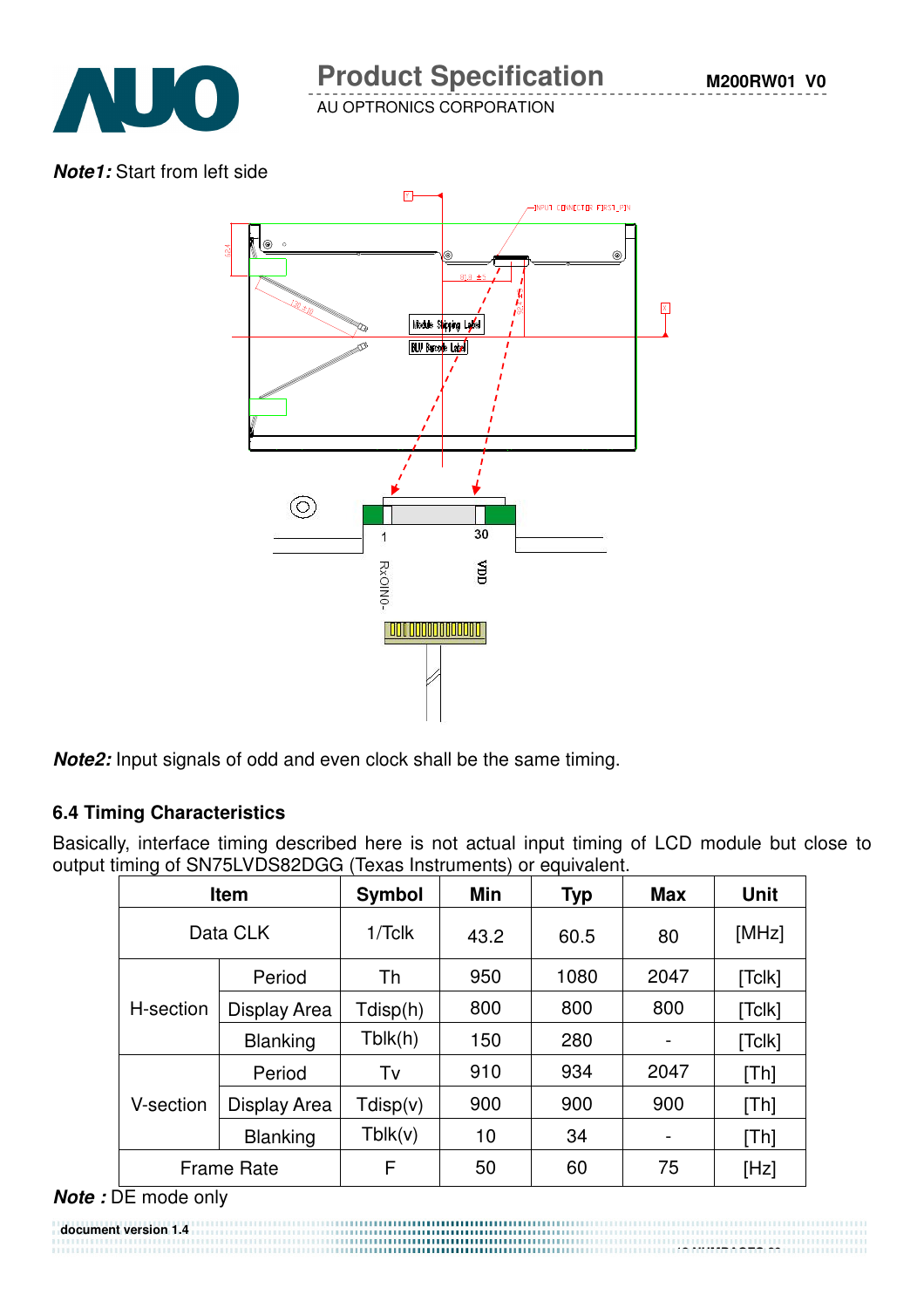

#### **6.5 Timing diagram**

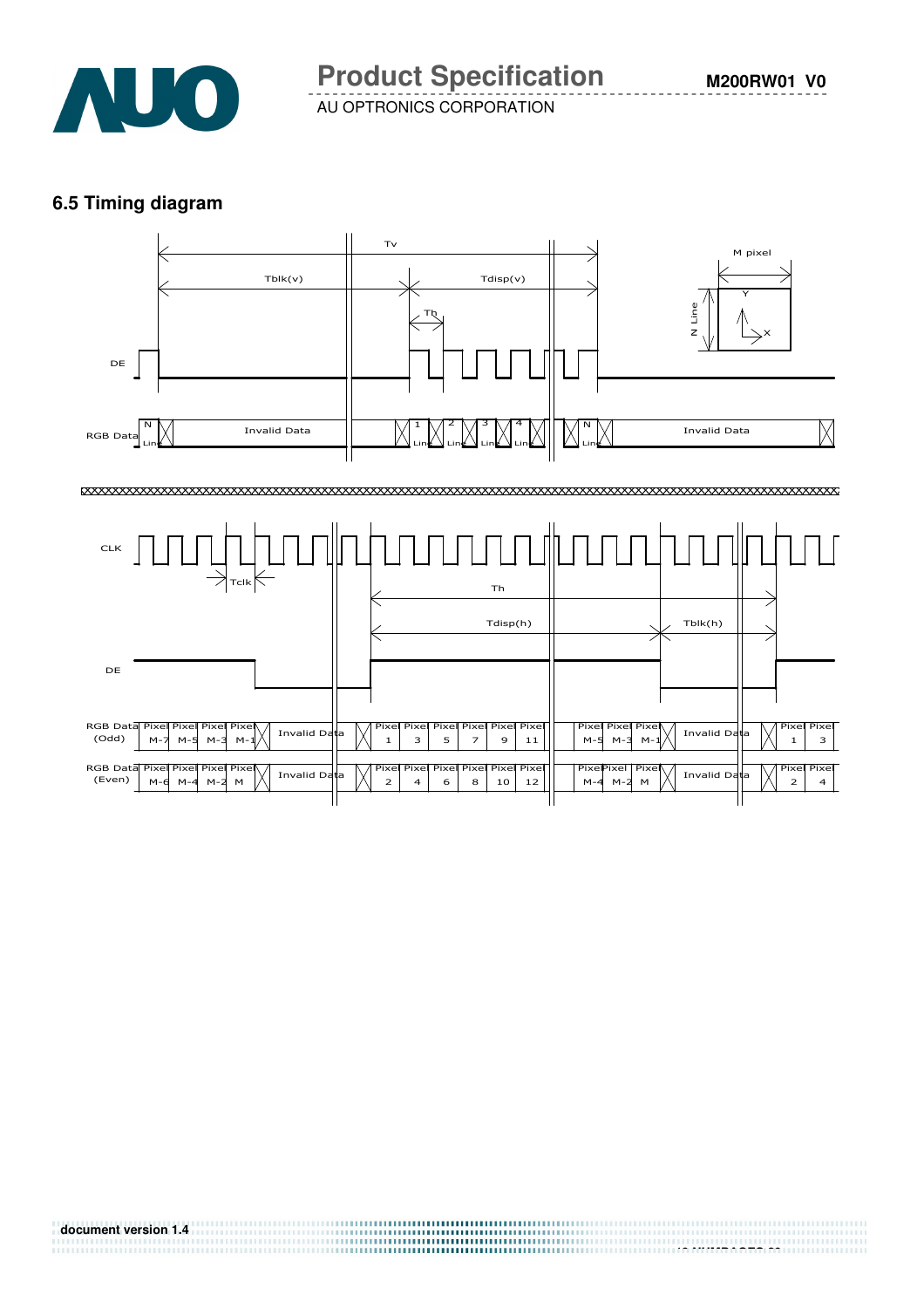

#### **6.6 Power ON/OFF Sequence**

VDD power and lamp on/off sequence are as follows. Interface signals are also shown in the chart. Signals from any system shall be Hi-Z state or low level when VDD is off.



#### VESA standard. If different, review needed.

|                  | Value |                          |                          |        |
|------------------|-------|--------------------------|--------------------------|--------|
| <b>Parameter</b> | Min.  | Typ.                     | Max.                     | Unit   |
| Τ1               | 0.5   | $\overline{\phantom{a}}$ | 10                       | [msec] |
| T <sub>2</sub>   | 0     | $\overline{\phantom{a}}$ | 50                       | [msec] |
| T <sub>3</sub>   | 0.5   | $\overline{\phantom{a}}$ | 50                       | [msec] |
| T <sub>4</sub>   | 1000  | $\overline{\phantom{a}}$ | $\overline{\phantom{a}}$ | [msec] |
| T <sub>5</sub>   | 500   | $\overline{\phantom{0}}$ | ۰                        | [msec] |
| T6               | 200   | $\overline{\phantom{a}}$ | -                        | [msec] |

 **20 NUMPAGES 29**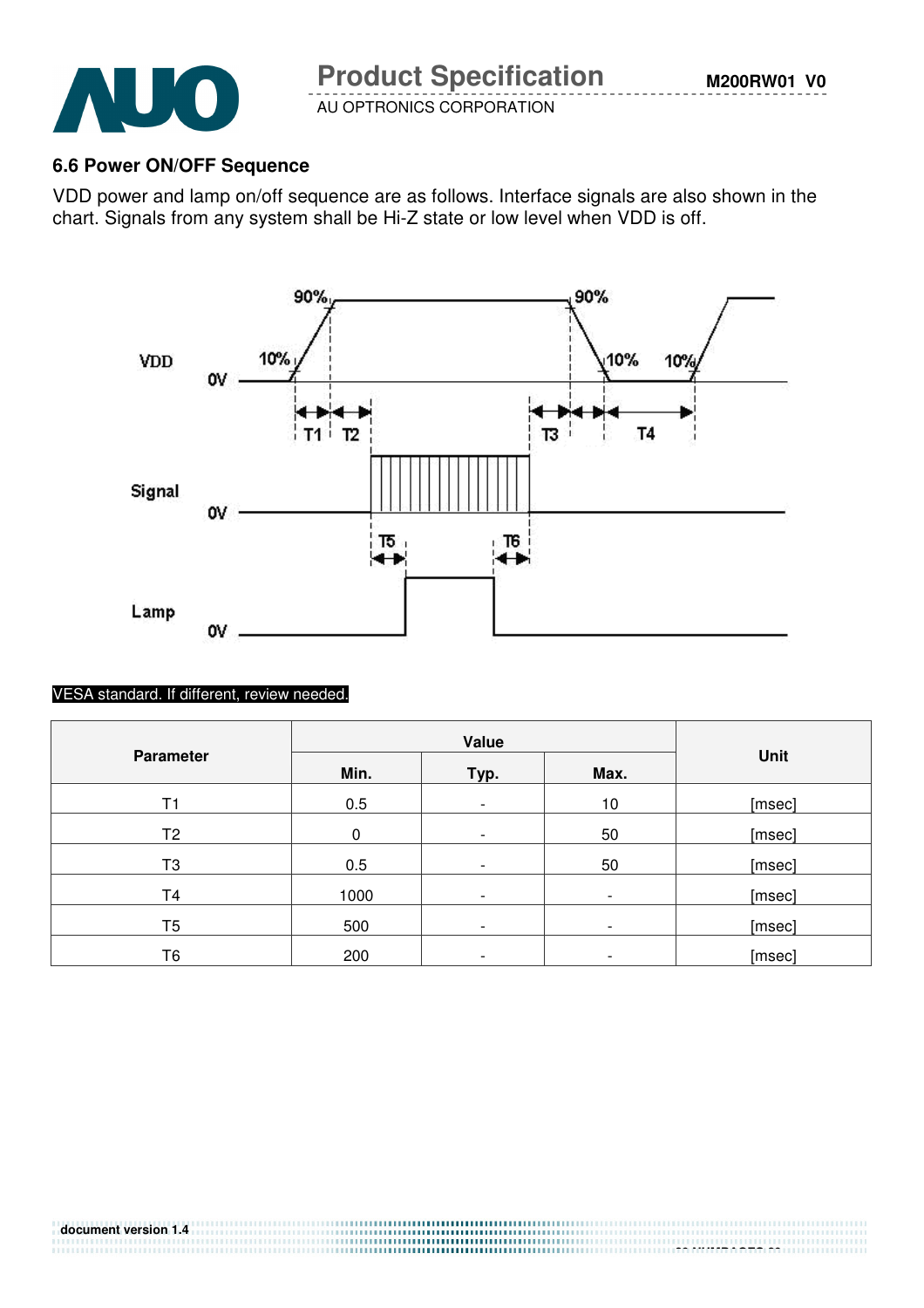

#### **7.0 Connector & Pin Assignment**

Physical interface is described as for the connector on module. These connectors are capable of accommodating the following signals and will be following components.

#### **7.1 TFT LCD Module**

| <b>Connector Name / Designation</b> | Interface Connector / Interface card              |
|-------------------------------------|---------------------------------------------------|
| Manufacturer                        | JAE/STM                                           |
| <b>Type Part Number</b>             | FI-XB30SSL-HF15/MSBKT2407P30HB                    |
| <b>Mating Housing Part Number</b>   | FI-X30HL (Locked Type)<br>FI-X30H (Unlocked Type) |

#### **7.1.1 Pin Assignment**

| Pin#           | <b>Signal Name</b>                     | Pin#            | <b>Signal Name</b>                     |
|----------------|----------------------------------------|-----------------|----------------------------------------|
| 1.             | RxOIN0-                                | 2               | RxOIN0+                                |
| 3              | RxOIN1-                                | 4               | $RxOIN1+$                              |
| 5              | RxOIN2-                                | 6               | RxOIN2+                                |
| $\overline{7}$ | <b>GND</b>                             | 8               | RxOCLKIN-                              |
| 9              | RxOCLKIN+                              | 10              | RxOIN3-                                |
| 11             | RxOIN3+                                | 12 <sub>2</sub> | RxEIN0-                                |
| 13             | $RxEINO+$                              | 14              | <b>GND</b>                             |
| 15             | RxEIN1-                                | 16              | $RxEIN1+$                              |
| 17             | <b>GND</b>                             | 18              | RxEIN2-                                |
| 19             | $RxEIN2+$                              | 20              | <b>RxECLKIN-</b>                       |
| 21             | RxECLKIN+                              | 22              | RxEIN3-                                |
| 23             | $RxEIN3+$                              | 24              | <b>GND</b>                             |
| 25             | NC (for AUO test only. Do not connect) | 26              | NC (for AUO test only. Do not connect) |
| 27             | NC (for AUO test only. Do not connect) | 28              | <b>VDD</b>                             |
| 29             | <b>VDD</b>                             | 30              | <b>VDD</b>                             |

 **21 NUMPAGES 29**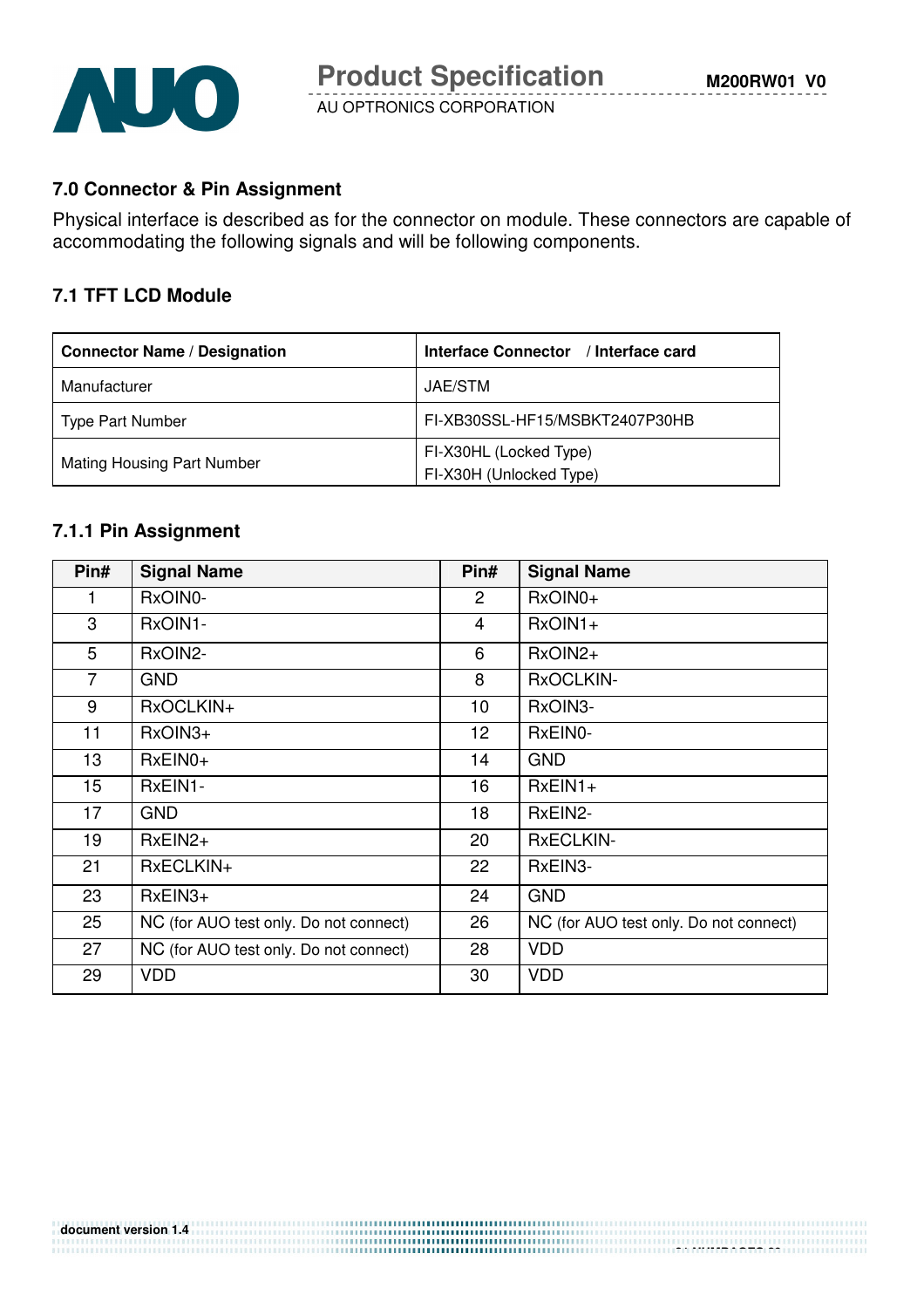

#### **7.2 Backlight Unit**

Physical interface is described as for the connector on module. These connectors are capable of accommodating the following signals and will be following components.

| Connector Name / Designation   | Lamp Connector / Backlight lamp |
|--------------------------------|---------------------------------|
| Manufacturer                   | <b>CVILUX</b>                   |
| <b>Type Part Number</b>        | CP0502SL090                     |
| <b>Mating Type Part Number</b> | CP0502P1ML0                     |

#### **7.2.1 Signal for Lamp connector**

|       | Connector No.   | Pin No. | Input | Color       | Function     |
|-------|-----------------|---------|-------|-------------|--------------|
| Jpper | CN <sub>1</sub> |         | Hot 1 | <b>Blue</b> | High Voltage |
|       |                 |         | Cold1 | White       | Low Voltage  |

|       | Connector No. | Pin No. | Input | Color       | Function     |
|-------|---------------|---------|-------|-------------|--------------|
| Lower | CN2           |         | Hot1  | <b>Blue</b> | High Voltage |
|       |               |         | Cold1 | White       | Low Voltage  |

 **22 NUMPAGES 29**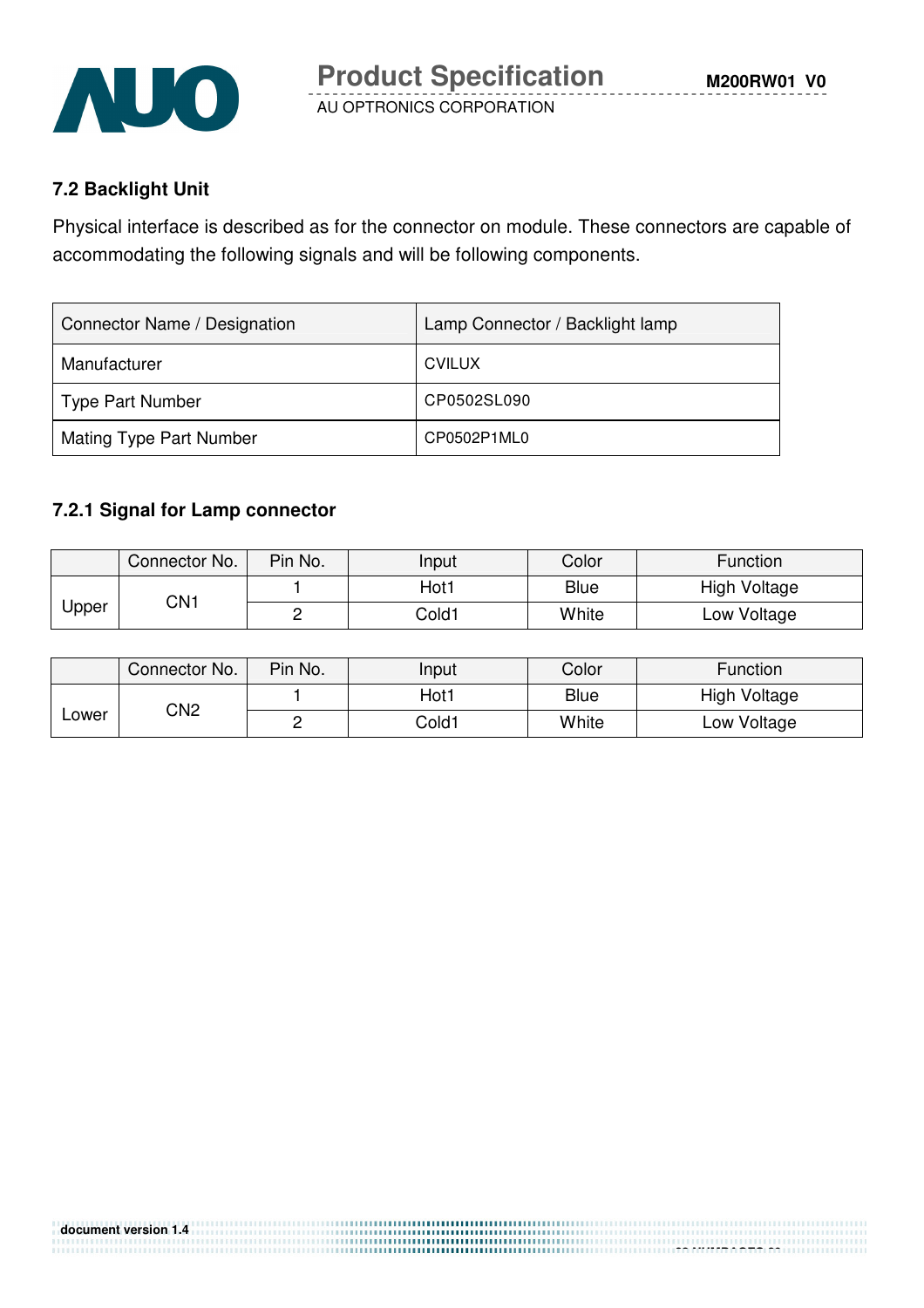

#### **8.0 Reliability Test**

**document version 1.4** 

Environment test conditions are listed as following table.

| <b>Items</b>                             | <b>Required Condition</b>                                                                                                      | <b>Note</b>    |
|------------------------------------------|--------------------------------------------------------------------------------------------------------------------------------|----------------|
| Temperature Humidity Bias (THB)          | Ta= $50^{\circ}$ C, 80%RH, 300 hours                                                                                           |                |
| High Temperature Storage (HTS)           | Ta= $60^{\circ}$ C, 300 hours                                                                                                  |                |
| Low Temperature Storage (LTS)            | Ta= $-20^{\circ}$ C, 300 hours                                                                                                 |                |
| <b>Vibration Test</b><br>(Non-operation) | Acceleration: 1.5 Grms<br>Wave: Random<br>Frequency: 10 - 200 Hz<br>Sweep: 30 Minutes each Axis (X, Y, Z)                      |                |
| <b>Shock Test</b><br>(Non-operation)     | Acceleration: 50 G<br>Wave: Half-sine<br>Active Time: 20 ms<br>Direction: $\pm X$ , $\pm Y$ , $\pm Z$ (one time for each Axis) |                |
| Drop Test                                | Height: 60 cm, package test                                                                                                    |                |
| Thermal Shock Test (TST)                 | $-20^{\circ}$ C/30min, 60 $^{\circ}$ C/30min, 100 cycles                                                                       | 1              |
| On/Off Test                              | On/10sec, Off/10sec, 30,000 cycles                                                                                             |                |
| ESD (Electro Static Discharge)           | Contact Discharge: $\pm$ 8KV, 150pF(330 $\Omega$ ) 1sec,<br>8 points, 25 times/ point.                                         | $\overline{2}$ |
|                                          | Air Discharge: $\pm$ 15KV, 150pF(330 $\Omega$ ) 1sec<br>8 points, 25 times/ point.                                             |                |
| <b>Altitude Test</b>                     | Operation:10,000 ft<br>Non-Operation:30,000 ft                                                                                 |                |

**Note 1**: The TFT-LCD module will not sustain damage after being subjected to 100 cycles of rapid temperature change. A cycle of rapid temperature change consists of varying the temperature from  $-20^{\circ}$  to 60°C, and back again. Power is not applied during the test. After temperature cycling, the unit is placed in normal room ambient for at least 4 hours before power on.

**Note 2**: EN61000-4-2, ESD class B: Certain performance degradation allowed

No data lost Self-recoverable No hardware failures.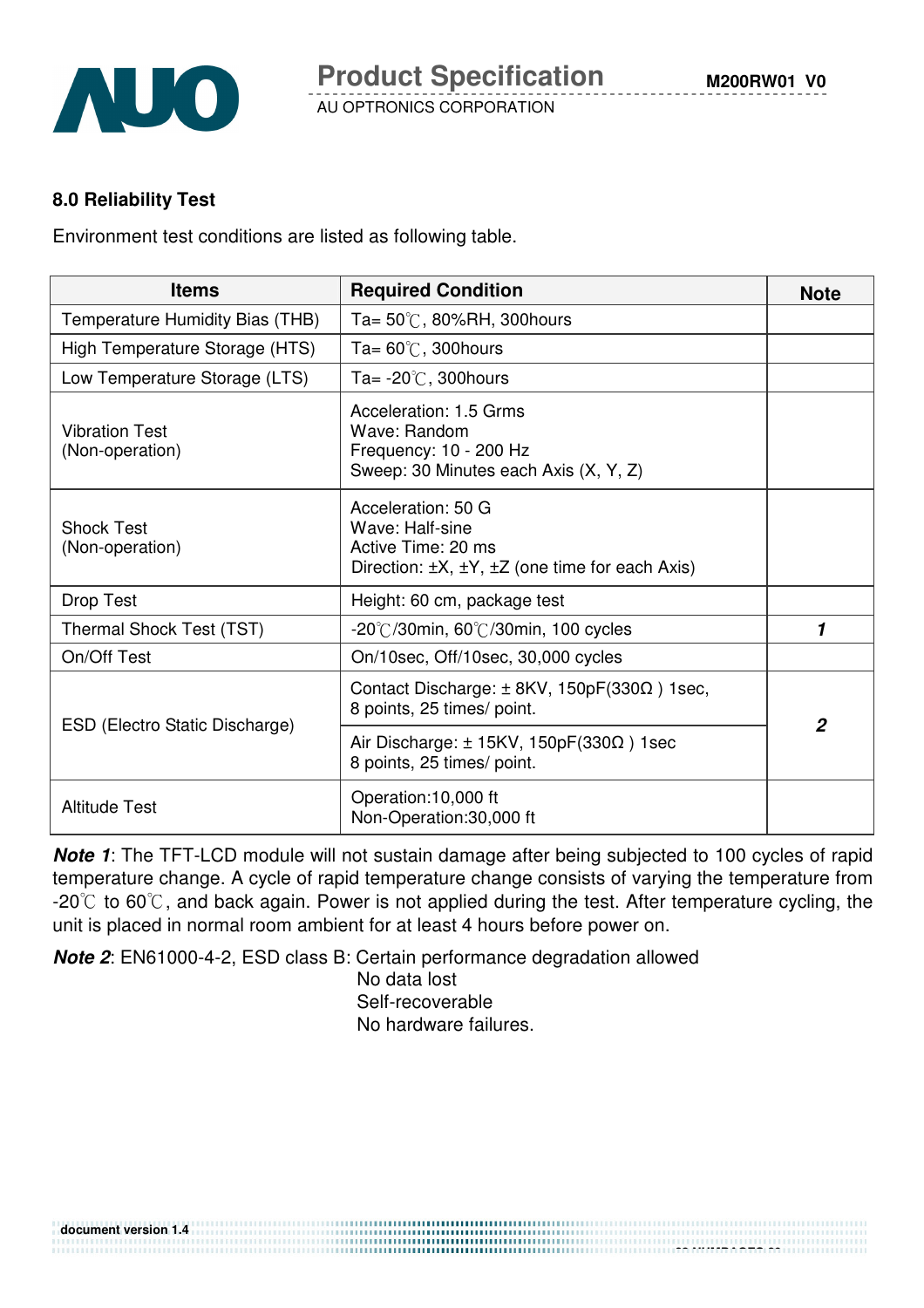

#### **9.0 Shipping Label**

The label is on the panel as shown below:

| A TIRIK DE ILE SE E ILE TIRI FEBRUARI DI ELE TIRI FEBRUARI DI LA TIRI DI LA TIRI DI LA TIRI DI LA TIRI<br>$*$ xxxxxxxxxxxx - xxxxxx $*$         | Manufactured XX/XX<br>E204356<br>Model No: M200RW01 V.0<br>XXXXX<br>AU Optronics<br>MADE IN XXXXXX (XX) | RoHS |
|-------------------------------------------------------------------------------------------------------------------------------------------------|---------------------------------------------------------------------------------------------------------|------|
| <u>MENTE NELLE LE NE EN LE LITE LE LE LITE LITE LITE LE NEU NE LITE LITE LITE LITE NE LITE LITE LITE LITE LE NEUM</u><br>xxxxxxxxxxxxxxxxxxxxxx |                                                                                                         |      |

**Note 1:** For Pb Free products, AUO will add **but for identification**.

**Note 2:** For RoHS compatible products, AUO will add **ROHS** for identification.

**Note 3:** For China RoHS compatible products, AUO will add **for identification**.

**Note 4:** The Green Mark will be presented only when the green documents have been ready by AUO Internal Green Team.